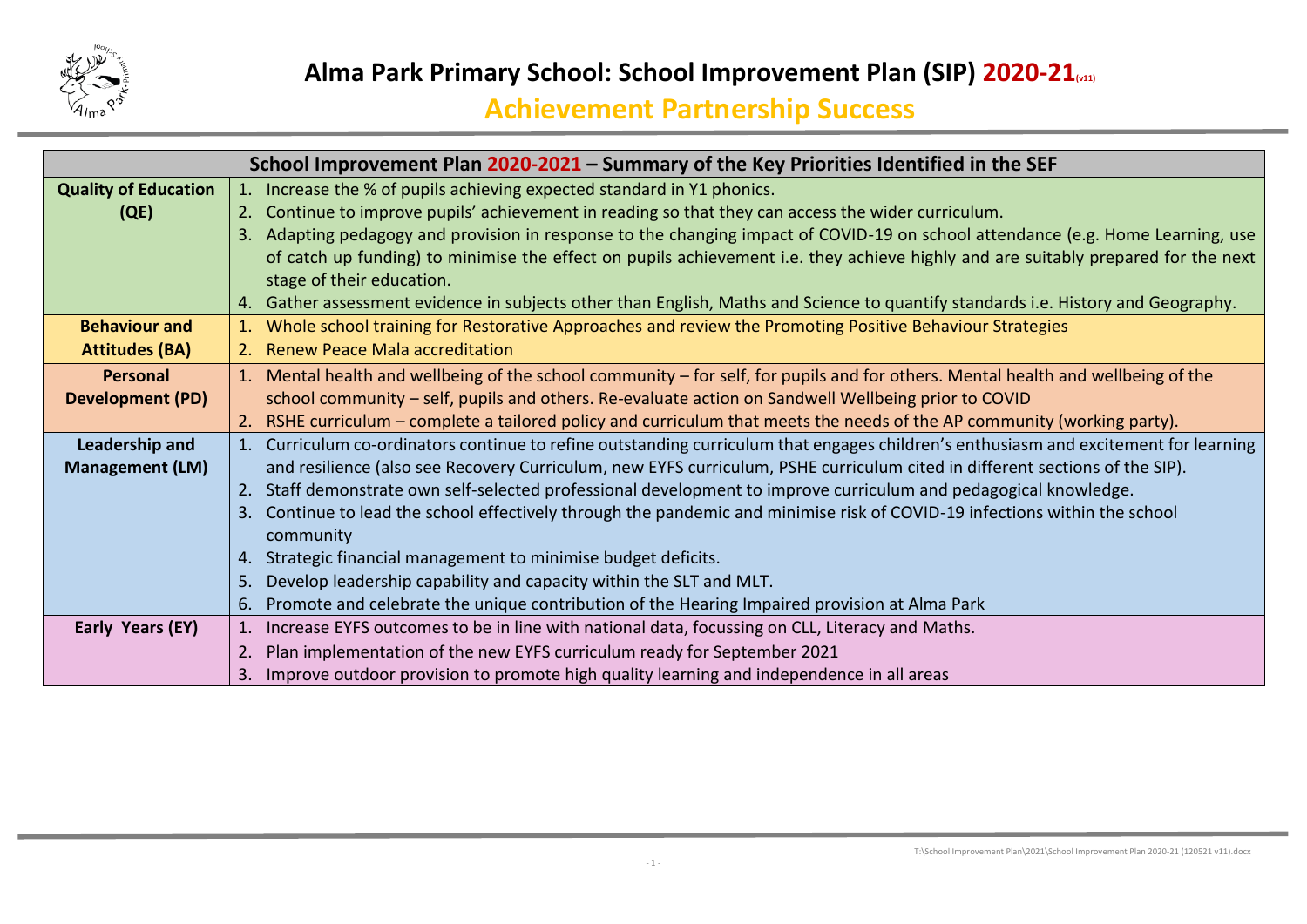

| School Development Plan 2020-2021 - Quality of Education                                                                             |                                                                                                               |                                                      |                                                               |                      |  |  |
|--------------------------------------------------------------------------------------------------------------------------------------|---------------------------------------------------------------------------------------------------------------|------------------------------------------------------|---------------------------------------------------------------|----------------------|--|--|
| Key Priority: QE 1 Increase the % of pupils achieving expected standard in Y1<br>phonics.                                            |                                                                                                               | Total costs associated with achieving this priority? |                                                               |                      |  |  |
| <b>Actions</b> (steps to achieve the priority)                                                                                       | <b>CPD</b><br><b>Resources/Costs/Time</b><br>Lead person<br><b>Timescale</b><br>accountable for the<br>action |                                                      |                                                               |                      |  |  |
| Baseline assess children in YR-Y2 (statutory for Y2) to identify learning needs and organise<br>groupings                            | KHu - English lead                                                                                            | Autumn 20                                            |                                                               | Asst H time          |  |  |
| Monitor delivery of phonics                                                                                                          | KHu - English lead                                                                                            | Termly                                               | May be needed for<br>staff - delivered by<br>KHu              | Asst H time          |  |  |
| Track progress of children in phonics                                                                                                | KHu - English lead &<br>Class teachers                                                                        | $\frac{1}{2}$ termly                                 |                                                               | Asst H & HT time     |  |  |
| Identify children requiring interventions $-$ target parents for support- CPD for parents $-$<br>4.<br>video/workshops early reading | $KHu$ – English lead &<br>Class teachers                                                                      | $\frac{1}{2}$ termly                                 | Phonic training for<br>parents to support<br>learning at home |                      |  |  |
| Track progress of data towards national standards – report to Standards & Curriculum committee<br>mtg                                | KHu - English lead & CP                                                                                       | Spring 1<br>Summer 1                                 |                                                               | S&C committee agenda |  |  |

| <b>Monitoring</b>                                                        |                         |            |                       |                                |             |  |  |  |
|--------------------------------------------------------------------------|-------------------------|------------|-----------------------|--------------------------------|-------------|--|--|--|
| <b>Who</b><br>What<br><b>External Validation</b><br>Where<br>When<br>How |                         |            |                       |                                |             |  |  |  |
| KHu & CP                                                                 | Lesson obs              | Classrooms | End of each half term | KHu 1:1 assessment of children | SIP reports |  |  |  |
| S&C committee                                                            | Phonics assessment data |            |                       | Lesson obs                     |             |  |  |  |

| <b>Impact Evaluation</b>                                                                                        |  |  |  |  |
|-----------------------------------------------------------------------------------------------------------------|--|--|--|--|
| Impact: Evaluation Have the intended outcomes been achieved? What are the key strengths and development points? |  |  |  |  |
| RAG rating termly with evaluations at the end of the academic year.                                             |  |  |  |  |
|                                                                                                                 |  |  |  |  |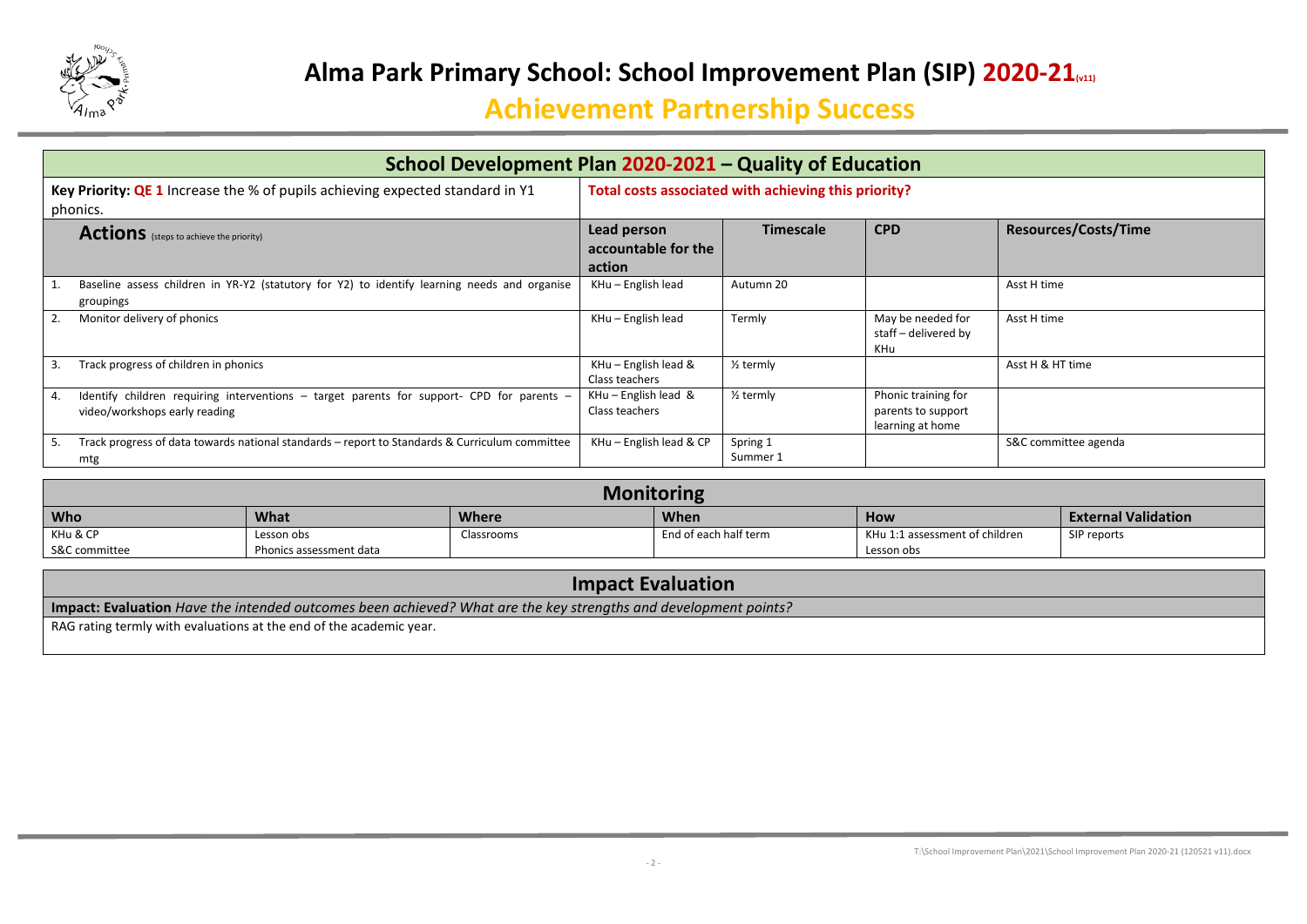

| School Development Plan 2020-2021 - Quality of Education                                                                                                          |                                                      |                                                 |                                                              |                                                         |  |  |
|-------------------------------------------------------------------------------------------------------------------------------------------------------------------|------------------------------------------------------|-------------------------------------------------|--------------------------------------------------------------|---------------------------------------------------------|--|--|
| Key Priority: QE 2 Continue to improve pupils' achievement in reading so that<br>they can access the wider curriculum.                                            | Total costs associated with achieving this priority? |                                                 |                                                              |                                                         |  |  |
| <b>Actions</b> (steps to achieve the priority)                                                                                                                    | Lead person<br>accountable for the<br>action         | <b>Timescale</b>                                | <b>CPD</b>                                                   | <b>Resources/Costs/Time</b>                             |  |  |
| Promote a love of learning through a range of class and whole school events e.g. World Book<br>1.<br>Day, Reading Challenges, Literature Week                     | KHu - English lead, Class<br>teachers                | Various events over the<br>course of the year   | <b>Reading Challenges -</b><br>training                      | <b>INSET</b>                                            |  |  |
| Ensure all teaching colleagues are trained in teaching of reading - informed through dialogue,<br>learning walks/classroom observations                           | KHu - English lead                                   | Sept 20                                         | <b>INSET</b>                                                 | Asst Head<br><b>INSET</b>                               |  |  |
| Benchmarking training for TAs to inform effective assessment of children's reading. Implement<br>3.<br>benchmarking skills when looking at children's book levels | <b>EMin to train TAs</b>                             | Spring 2                                        | In house CPD                                                 |                                                         |  |  |
| Purchase/use high quality reading resources e.g. Reading Eggs/Eggspress, decodable phonics<br>4.<br>reading scheme books                                          | KHu - English lead &<br>Class teachers               | By Christmas '20                                | INSET - training staff<br>in the use of resources            | English budget £500                                     |  |  |
| Ensure children can access a quality well resources home reading scheme from a central school<br>.5<br>library- review use, identify future needs                 | English team - KS & BS                               | Review use of                                   |                                                              | English team time                                       |  |  |
| Ensure all colleagues can used the Micro librarian to return and book out reading materials<br>6.                                                                 | English team - KS & BS                               | By Easter                                       | Train staff on the use<br>of computer for Micro<br>Librarian | INSET/Directed time                                     |  |  |
| Promote reading in other subject areas - topic books from Salford Library<br>7.                                                                                   | English team                                         | Change Salford reading<br>books every half term |                                                              | English team time<br>HT time -                          |  |  |
| Model reading habits - displays, class readers, reading mornings (when permissible), reading<br>8.<br>workshops, videos for website Spring 2                      | English Team                                         | Every half term                                 |                                                              | English team time                                       |  |  |
| Source and utilise good reading assessment resources<br>9.                                                                                                        | KHu - English lead                                   | <b>By Dec 2020</b>                              | <b>INSET on assessing</b><br>reading                         | KHu time<br>English team time<br><b>INSET</b>           |  |  |
| Use Benchmarking for accurate placement on book bands<br>10.                                                                                                      | $KHU - English lead$                                 | <b>By Easter</b>                                | Train TAs to<br>benchmark                                    | Withdraw TAs from class sessions to implement           |  |  |
| Termly assessment, data analysis and collaborative standards meetings<br>11.                                                                                      | KHu - English lead & JB<br>Asst H KS2                | Spring 1, Summer 1                              |                                                              | Class teachers time release from class<br>KHu & JB time |  |  |
| Classrooms promote the love of reading through display, book areas, 'we are reading' etc.                                                                         | Class teacher                                        | Updated every half term                         |                                                              | Teachers directed time                                  |  |  |

| <b>Monitoring</b>                                                                      |                              |                          |                                  |                              |                                  |  |  |  |
|----------------------------------------------------------------------------------------|------------------------------|--------------------------|----------------------------------|------------------------------|----------------------------------|--|--|--|
| <b>Who</b><br>What<br><b>When</b><br><b>External Validation</b><br>Where<br><b>How</b> |                              |                          |                                  |                              |                                  |  |  |  |
| KHu – English lead                                                                     | Reading resources - book, IT | Meeting rooms classrooms | Learning walks autumn 2          | Learning walks/classroom obs | SIP reports - joint observations |  |  |  |
| English Team                                                                           |                              |                          | Reading record – every half term | Monitoring reading records   |                                  |  |  |  |
|                                                                                        |                              |                          |                                  | INSET                        |                                  |  |  |  |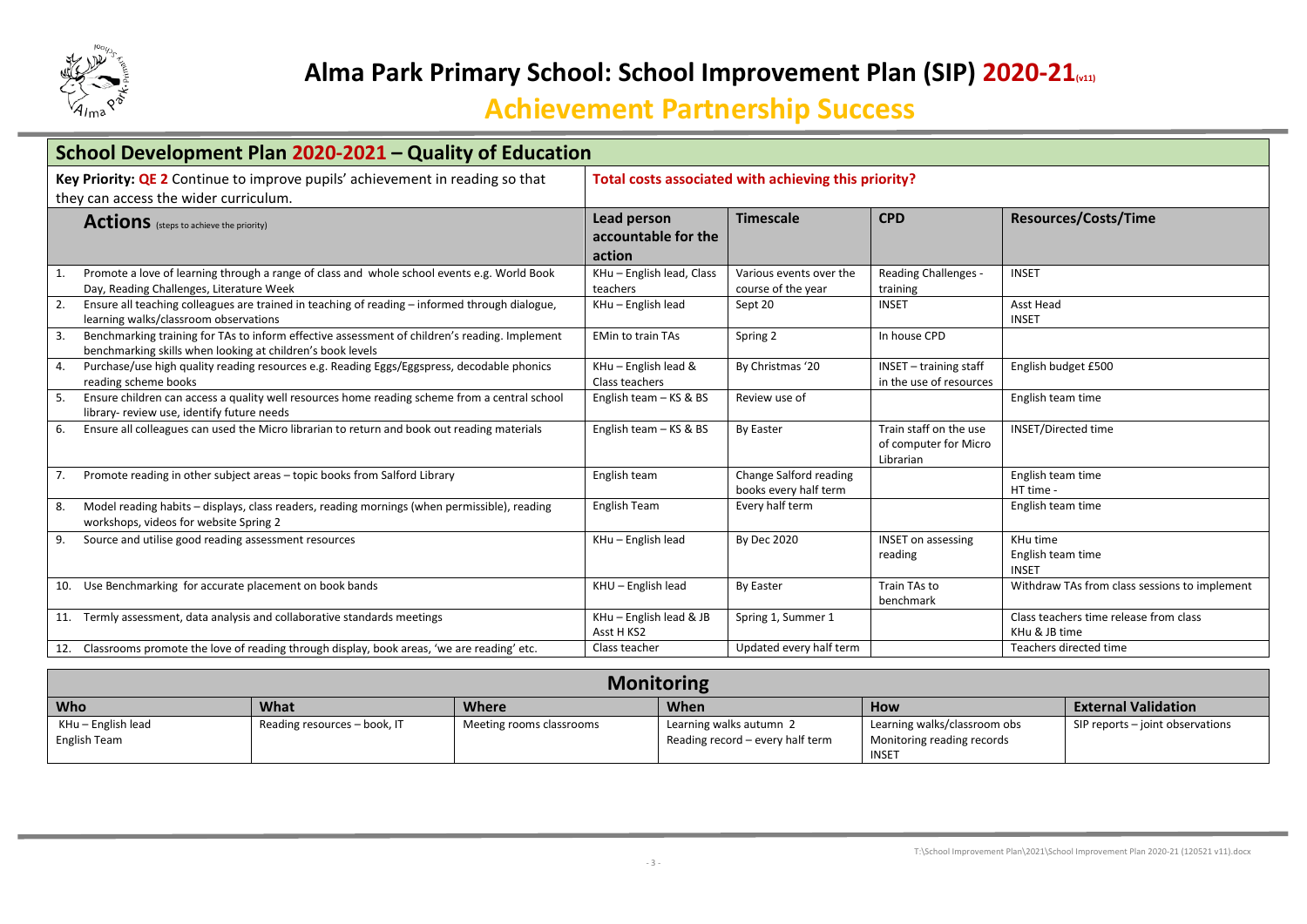

### **Impact Evaluation**

**Impact: Evaluation** *Have the intended outcomes been achieved? What are the key strengths and development points?*

RAG rating termly with evaluations at the end of the academic year.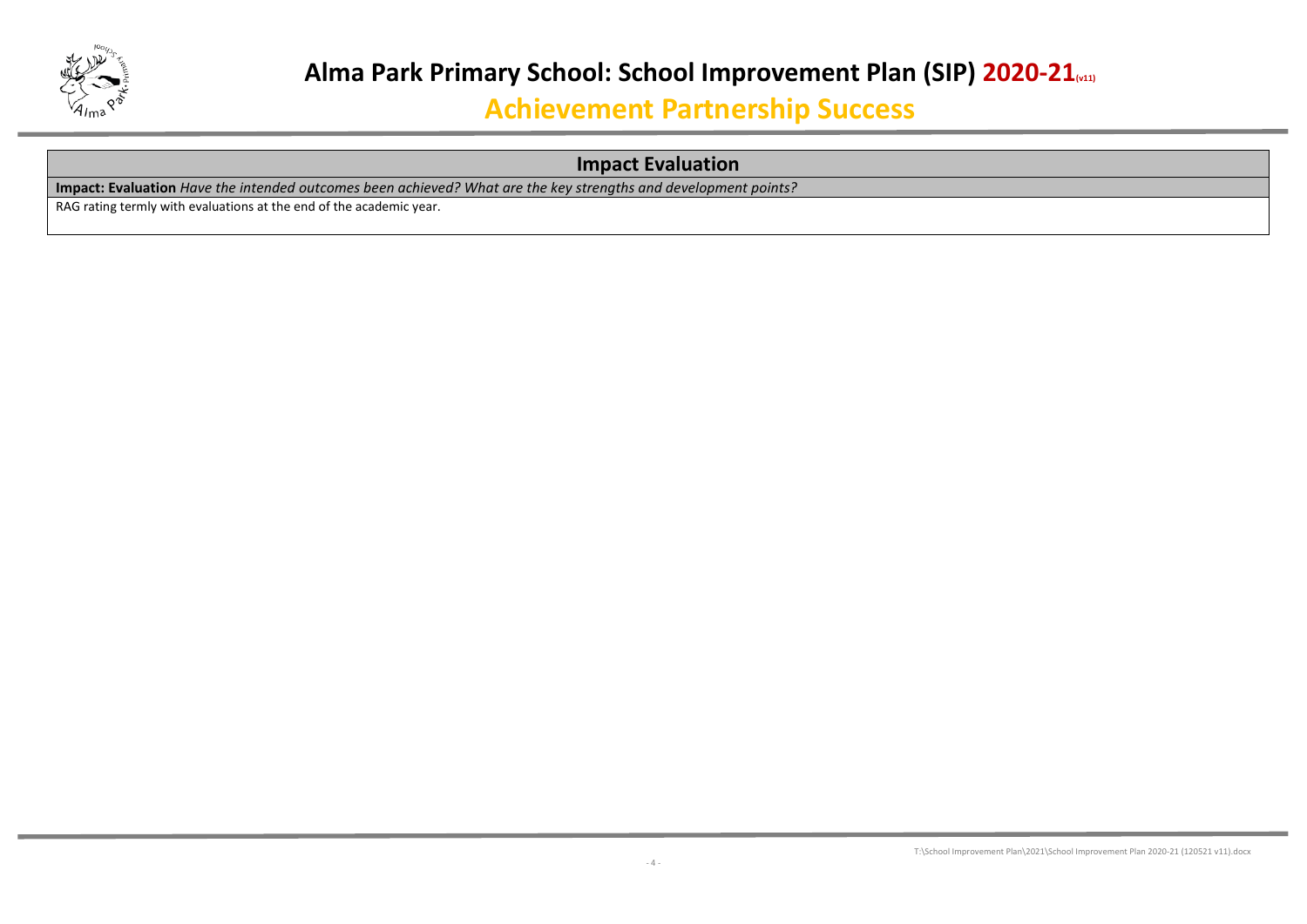

| School Development Plan 2020-2021 - Quality of Education                                                                                                                                                                                                                                                                      |                                                                                                                       |                                                      |                             |                                                                                                                                              |  |
|-------------------------------------------------------------------------------------------------------------------------------------------------------------------------------------------------------------------------------------------------------------------------------------------------------------------------------|-----------------------------------------------------------------------------------------------------------------------|------------------------------------------------------|-----------------------------|----------------------------------------------------------------------------------------------------------------------------------------------|--|
| Key Priority: QE 3 Adapting pedagogy and provision in response to the changing<br>impact of COVID-19 on school attendance (e.g. Home Learning, use of catch up<br>funding) to minimise the effect on pupils achievement i.e. they achieve highly and<br>are suitably prepared for the next stage of their education. Also LD3 |                                                                                                                       | Total costs associated with achieving this priority? |                             |                                                                                                                                              |  |
| <b>Actions</b> (steps to achieve the priority)                                                                                                                                                                                                                                                                                | <b>Lead person</b><br>accountable for the<br>action                                                                   | <b>Timescale</b>                                     | <b>CPD</b>                  | <b>Resources/Costs/Time</b>                                                                                                                  |  |
| Develop Home Learning offer that is understood by teachers and parents-formalised in the Home<br>1.<br>Learning Policy and the various scenarios for school closures                                                                                                                                                          | DB, SM & CP<br>JS-IT Technician                                                                                       | <b>Review Home Learning</b><br>Policy each term      | <b>INSET</b>                | Teachers time<br><b>INSET</b><br>S&C mtgs                                                                                                    |  |
| Make greater use of personalised video/presentations featuring teachers' images and/or voices -<br>2.<br>accessible by minimal technology - smart phones                                                                                                                                                                      | Class teachers<br>DB supporting IT skills                                                                             | School closure                                       | <b>INSET</b>                | Teachers time                                                                                                                                |  |
| Ensure staff deployment, teams of two teachers and a class TA, facilitate preparation of<br>3.<br>Home/School learning resources and delivery of lessons plus work life balance                                                                                                                                               | KH DH - staff<br>deployment                                                                                           | Closure                                              |                             | KH time                                                                                                                                      |  |
| Ensure Family Welfare Calls (mainly TAs) and Learning Welfare Calls (teachers) identify/overcome<br>4.<br>barriers to/ levels of engagement.                                                                                                                                                                                  | JB<br>LR Office Manager-<br>organising families<br>CP scripts                                                         | Weekly during a closure                              |                             | JB - triage Family Welfare calls<br>LR- organising call lists<br>Tas/Teacher - calls<br>NA - Urdu calls<br>Mobile phone contracts<br>CP time |  |
| Reinstate year group emails for parents to contact teachers directly - send in work, ask questions,<br>5.<br>receive feedback/affirmation                                                                                                                                                                                     | Class teachers                                                                                                        | Weekly during a closure                              |                             |                                                                                                                                              |  |
| Class teachers monitor engagement with Home Learning and respond to emails- provide feedback<br>6.<br>to children                                                                                                                                                                                                             | Class teachers                                                                                                        | Weekly during a closure                              | INSET - sharing<br>practice | <b>INSET</b>                                                                                                                                 |  |
| English and Maths teams monitor provision and celebrate innovative practice through INSET<br>7.                                                                                                                                                                                                                               | English/Maths teams                                                                                                   | Over the course of a<br>closure                      |                             |                                                                                                                                              |  |
| Identify gaps in children's learning<br>8.                                                                                                                                                                                                                                                                                    | Class teachers and<br>subject co-ordinators<br>AF &SM -Whole School<br><b>Curriculum Leaders</b>                      | By end of September                                  |                             | <b>INSET time</b>                                                                                                                            |  |
| Plan and implement catch up sessions/days<br>9.                                                                                                                                                                                                                                                                               | Class teachers and<br>subject co-ordinators<br>AF &SM -Whole School<br><b>Curriculum Leaders</b>                      | Start of each half term                              |                             | Suspend normal timetable for the duration of the<br>sessions/days                                                                            |  |
| 10. Catch up sessions - reading and Maths. Delivered by TA, Teachers, Tutors -funded by catch up<br>funding                                                                                                                                                                                                                   | Class teachers to identify<br>children's needs<br>TAs, Teachers, Tutors to<br>deliver after/before<br>school sessions | Y6 before Christmas<br>All other groups Spring       |                             | Catch up funding                                                                                                                             |  |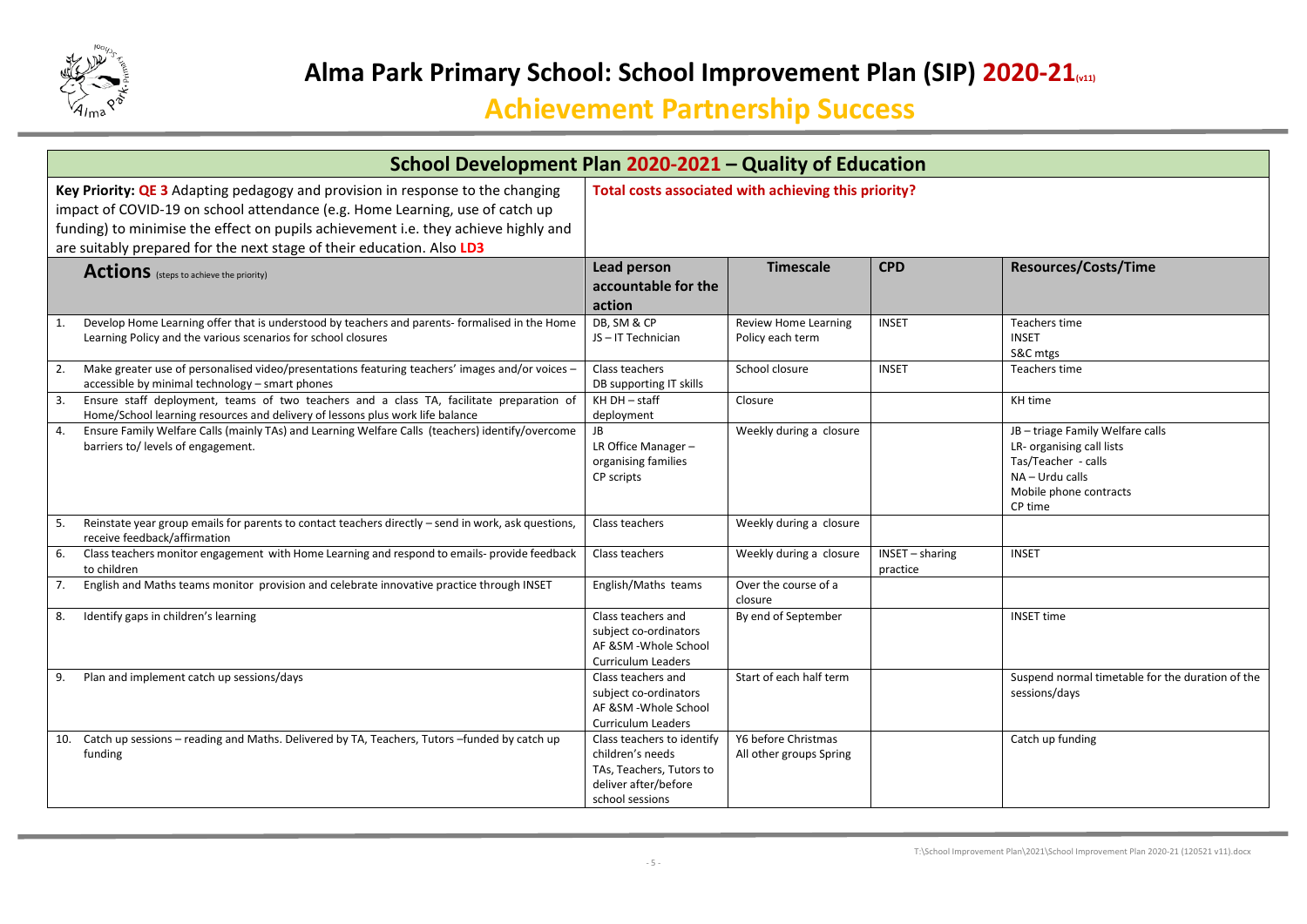

| Implement NELI (Nuffield Early Language Intervention) Assesses children, train staff, deliver<br>11. | KHu & CP – assess   | Assess- by the end of | TAs train how to | TA time           |
|------------------------------------------------------------------------------------------------------|---------------------|-----------------------|------------------|-------------------|
| programme                                                                                            | children            | autumn term           | deliver the NELI |                   |
|                                                                                                      | SC & PW – deliver   | Training $-$ spring 1 | programme        |                   |
|                                                                                                      | programme           | Deliver when children |                  |                   |
|                                                                                                      |                     | return                |                  |                   |
| All staff to prioritise actions around wider opening & catch up following Spring 1 closure<br>12.    | All staff           | Spring1/2             |                  | <b>INSET time</b> |
|                                                                                                      | <b>SLT &amp;MLT</b> |                       |                  |                   |

| Monitoring |                                                                          |  |  |  |  |  |  |  |
|------------|--------------------------------------------------------------------------|--|--|--|--|--|--|--|
| <b>Who</b> | What<br><b>External Validation</b><br><b>Where</b><br><b>When</b><br>How |  |  |  |  |  |  |  |
|            |                                                                          |  |  |  |  |  |  |  |

| <b>Impact Evaluation</b>                                                                                        |
|-----------------------------------------------------------------------------------------------------------------|
| Impact: Evaluation Have the intended outcomes been achieved? What are the key strengths and development points? |
| RAG rating termly with evaluations at the end of the academic year.                                             |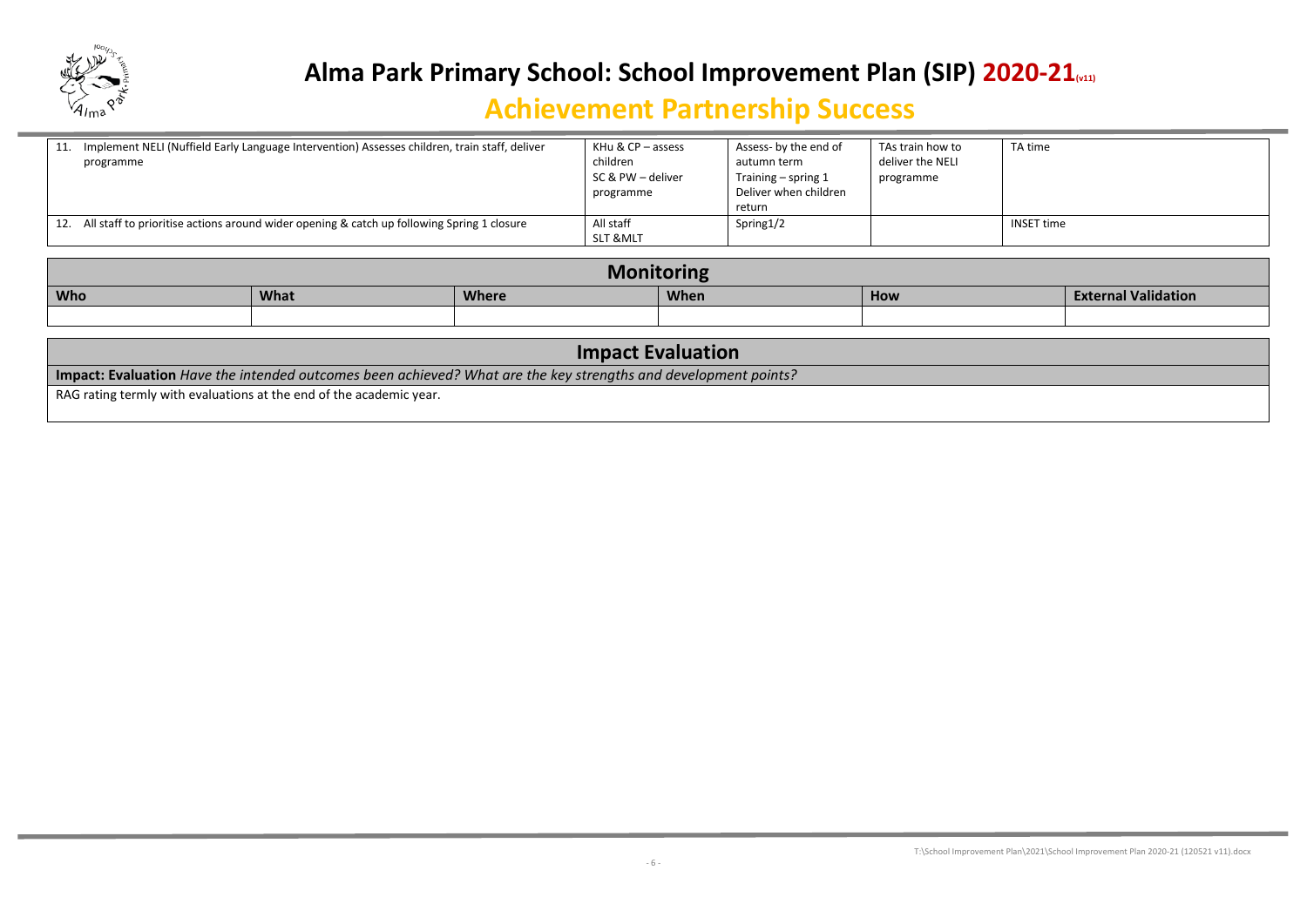

|    | School Development Plan 2020-2021 - Quality of Education                                                                                                                                                                  |                                              |                                                                                      |                                                 |                                        |  |  |
|----|---------------------------------------------------------------------------------------------------------------------------------------------------------------------------------------------------------------------------|----------------------------------------------|--------------------------------------------------------------------------------------|-------------------------------------------------|----------------------------------------|--|--|
|    | Key Priority: QE 4 Gather assessment evidence in subjects other than English,<br>Maths and Science to quantify standards i.e., History and Geography                                                                      |                                              | Total costs associated with achieving this priority?                                 |                                                 |                                        |  |  |
|    | <b>Actions</b> (steps to achieve the priority)                                                                                                                                                                            | Lead person<br>accountable for the<br>action | <b>Timescale</b>                                                                     | <b>CPD</b>                                      | <b>Resources/Costs/Time</b>            |  |  |
|    | History and Geography co-ordinators work with Whole School Curriculum Co-ordinators to<br>monitor accumulation data/evidence for their respective subjects and how the data quantify<br>standards                         | AF & SM with NG & GB                         | The end of every half<br>term                                                        |                                                 | Time for co-ordinators to meet         |  |  |
|    | Other subject co-ordinator can also work with the whole school curriculum co-ordinators to<br>monitor the accumulation of data/evidence in their subjects also                                                            | Co-ordinators                                | The start spring,<br>summer and autumn<br>terms – plus start of the<br>academic year |                                                 |                                        |  |  |
| 3. | Curriculum co-ordinators to receive CPD to enable them to lead 'Deep Dives' in foundation subjects<br>and organise a two year timetable of Deep Dives evidencing standards of learning across all<br>foundation subjects. | AF & SM                                      | Autumn 2                                                                             | LT School<br>Improvement Partner<br>to lead CPD | QA visit - release from class teaching |  |  |
| 4. | Co-ordinators - book looks/pupil voice/displays/data (training from SM & AF) - determine<br>strengths and development needs – position statement standards across the school by year group.                               | Co-ordinators                                | End Spring 2                                                                         | AF & $SM$ – pupils voice                        | <b>INSET</b>                           |  |  |

| M <sub>0</sub><br>oring                                                         |  |  |  |  |  |  |  |
|---------------------------------------------------------------------------------|--|--|--|--|--|--|--|
| <b>Who</b><br><b>External Validation</b><br>What<br><b>Where</b><br>When<br>How |  |  |  |  |  |  |  |
|                                                                                 |  |  |  |  |  |  |  |

| <b>Impact Evaluation</b>                                                                                        |  |  |  |  |  |
|-----------------------------------------------------------------------------------------------------------------|--|--|--|--|--|
| Impact: Evaluation Have the intended outcomes been achieved? What are the key strengths and development points? |  |  |  |  |  |
| RAG rating termly with evaluations at the end of the academic year.                                             |  |  |  |  |  |
|                                                                                                                 |  |  |  |  |  |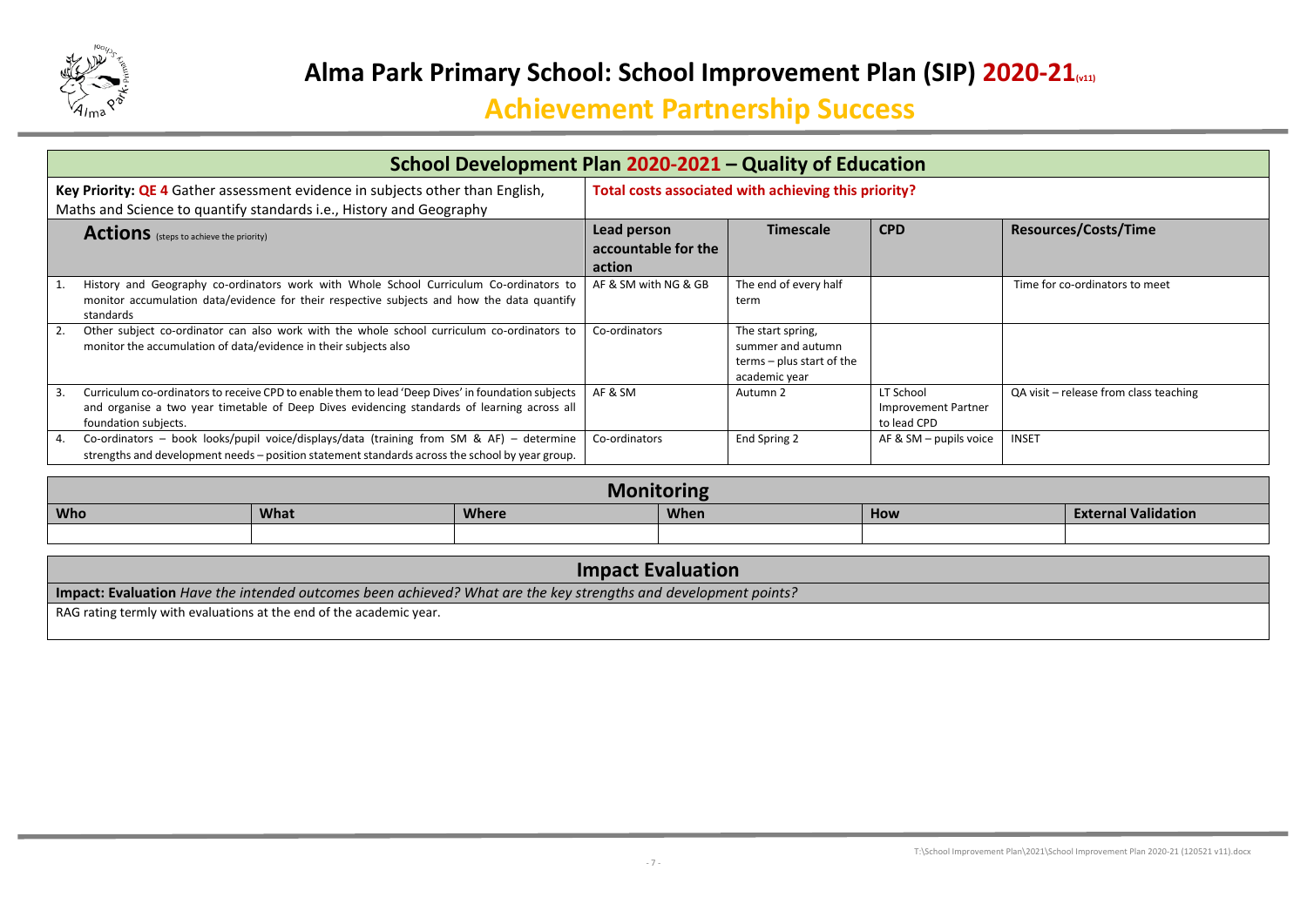

| School Development Plan 2020-2021 - Behaviour and Attitudes                                                                             |                                                                       |                                                                 |                            |                                      |  |  |  |
|-----------------------------------------------------------------------------------------------------------------------------------------|-----------------------------------------------------------------------|-----------------------------------------------------------------|----------------------------|--------------------------------------|--|--|--|
| Key Priority: BA 1 Whole school training for Restorative Approaches and review<br>the Promoting Positive Behaviour Strategies           | Total costs associated with achieving this priority?                  |                                                                 |                            |                                      |  |  |  |
| <b>Actions</b> (steps to achieve the priority)                                                                                          | Lead person<br>accountable for the<br>action                          | <b>Timescale</b>                                                | <b>CPD</b>                 | <b>Resources/Costs/Time</b>          |  |  |  |
| Whole staff to develop an understanding for Restorative Approaches through input from Catalyst<br>Psychology                            | Catalyst Psychology                                                   | Revised date - March 21                                         | <b>INSET from Catalyst</b> | <b>INSET</b><br>Part of Catalyst SLA |  |  |  |
| Review and amend the Promoting Positive Behaviour Strategies to incorporate useful elements of<br>2.<br>Restorative Approaches training | A team approach – with<br>SLT, MLT, EYFS, KS1, KS2<br>representatives | Straight after the<br><b>Restorative Approaches</b><br>training | See <b>BA1</b>             | Release time from class commitments  |  |  |  |
| Prepare user friendly documentation - children, parents, colleagues and Govs for distribution and<br>3.<br>response                     | Team                                                                  | By end summer 1                                                 |                            |                                      |  |  |  |
| Implementation $-$ at the start of the school year<br>4.                                                                                | Class teachers                                                        | Sept 2021                                                       |                            | Class time for children              |  |  |  |

| <b>Monitoring</b>                                                                             |  |  |  |  |  |  |  |  |
|-----------------------------------------------------------------------------------------------|--|--|--|--|--|--|--|--|
| <b>Who</b><br><b>External Validation</b><br><b>What</b><br><b>When</b><br><b>Where</b><br>How |  |  |  |  |  |  |  |  |
|                                                                                               |  |  |  |  |  |  |  |  |

| <b>Impact Evaluation</b>                                                                                        |
|-----------------------------------------------------------------------------------------------------------------|
| Impact: Evaluation Have the intended outcomes been achieved? What are the key strengths and development points? |
| RAG rating termly with evaluations at the end of the academic year.                                             |
|                                                                                                                 |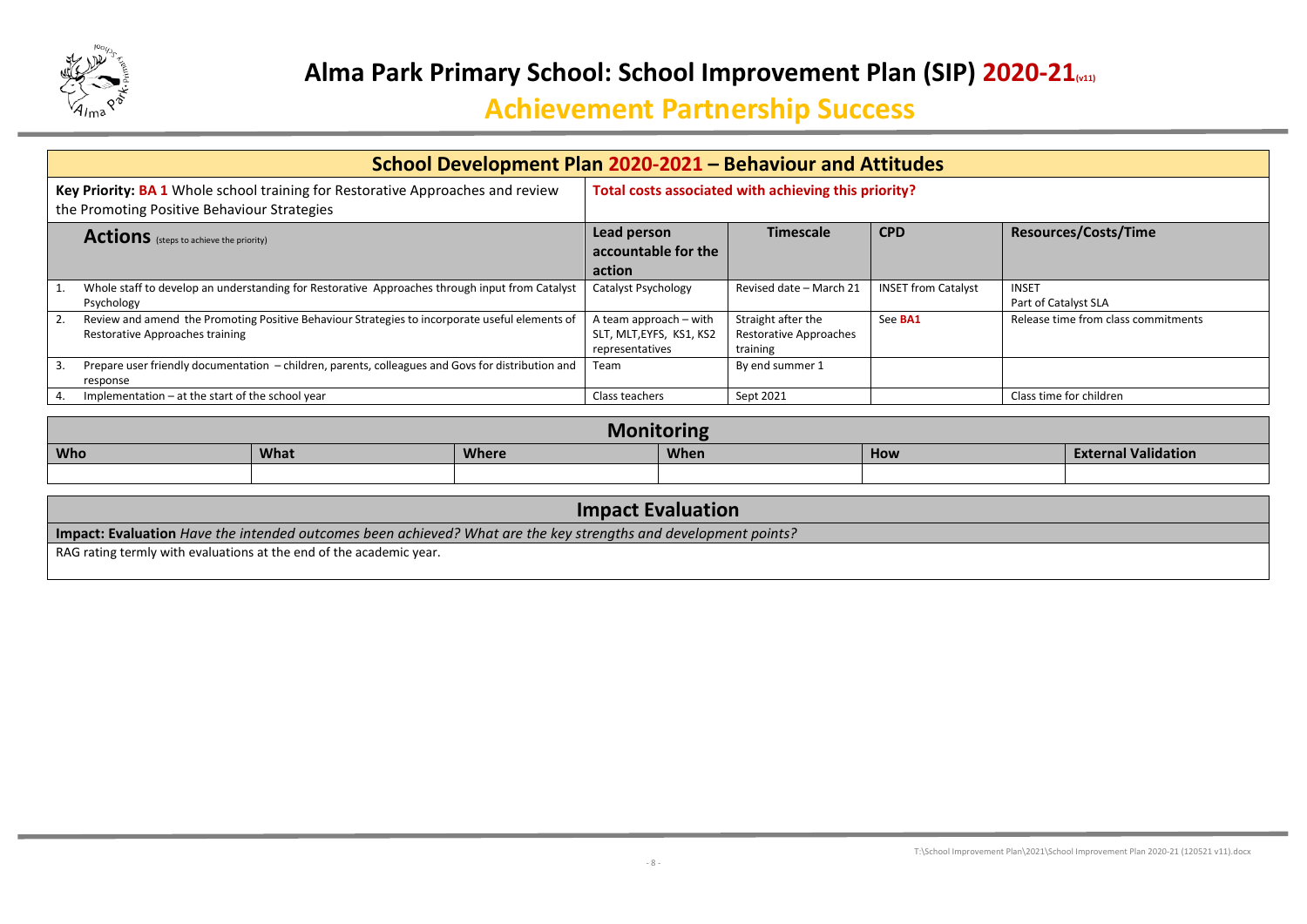

| School Development Plan 2020-2021 - Behaviour and Attitudes                                                                                                                                                                                                                                                                                                               |                                                      |                            |            |                             |  |  |  |
|---------------------------------------------------------------------------------------------------------------------------------------------------------------------------------------------------------------------------------------------------------------------------------------------------------------------------------------------------------------------------|------------------------------------------------------|----------------------------|------------|-----------------------------|--|--|--|
| Key Priority: BA 2 Renew Peace Mala accreditation                                                                                                                                                                                                                                                                                                                         | Total costs associated with achieving this priority? |                            |            |                             |  |  |  |
| <b>Actions</b> (steps to achieve the priority)                                                                                                                                                                                                                                                                                                                            | Lead person<br>accountable for the<br>action         | <b>Timescale</b>           | <b>CPD</b> | <b>Resources/Costs/Time</b> |  |  |  |
| Actively promote Alma Parks Peace Mala ethos e.g. global awareness, promoting positive<br>behaviours, celebrations and events, supporting charities, human rights, anti bullying and any form<br>of prejudice, prompting cultural racial and religious diversity, tolerance, environmental<br>sustainability, healthy lifestyles and respect for all animal and wildlife. | All staff<br>Co-ordinators                           | Ongoing                    |            |                             |  |  |  |
| Ensure Alma Park's curriculum is tailored to meet children learning needs and champions our<br>school ethos of tolerance and inclusion (see above)                                                                                                                                                                                                                        | Whole school<br>Curriculum co-<br>ordinators         | By end of autumn 1<br>2021 |            | Co-ordinator directed time  |  |  |  |
| Collate and submit supporting evidence for each of the Peace Mala strands and achieve<br>3.<br>accreditation                                                                                                                                                                                                                                                              | AHT Inc. & RE Co-<br>ordinator                       | By end summer 2            |            |                             |  |  |  |

| <b>Monitoring</b>            |                                   |                                |                            |                   |                                    |  |  |
|------------------------------|-----------------------------------|--------------------------------|----------------------------|-------------------|------------------------------------|--|--|
| <b>Who</b>                   | What                              | <b>How</b>                     | <b>External Validation</b> |                   |                                    |  |  |
| <b>AHT Inc</b>               | <b>Evidence of strands within</b> | Planning, children work,       | By the end of summer 2     | Subject review    | <b>Accreditation by Peace Mala</b> |  |  |
| <b>Subject co-ordinators</b> | their subject area $-$            | display, pupils voice, parents | each year                  | Learning walks    |                                    |  |  |
|                              |                                   | voice                          |                            | <b>Book looks</b> |                                    |  |  |
|                              |                                   |                                |                            | Survey            |                                    |  |  |
|                              |                                   |                                |                            | Interview         |                                    |  |  |

| <b>Impact Evaluation</b>                                                                                                                                                               |  |  |  |  |  |
|----------------------------------------------------------------------------------------------------------------------------------------------------------------------------------------|--|--|--|--|--|
|                                                                                                                                                                                        |  |  |  |  |  |
|                                                                                                                                                                                        |  |  |  |  |  |
| Impact: Evaluation Have the intended outcomes been achieved? What are the key strengths and development points?<br>RAG rating termly with evaluations at the end of the academic year. |  |  |  |  |  |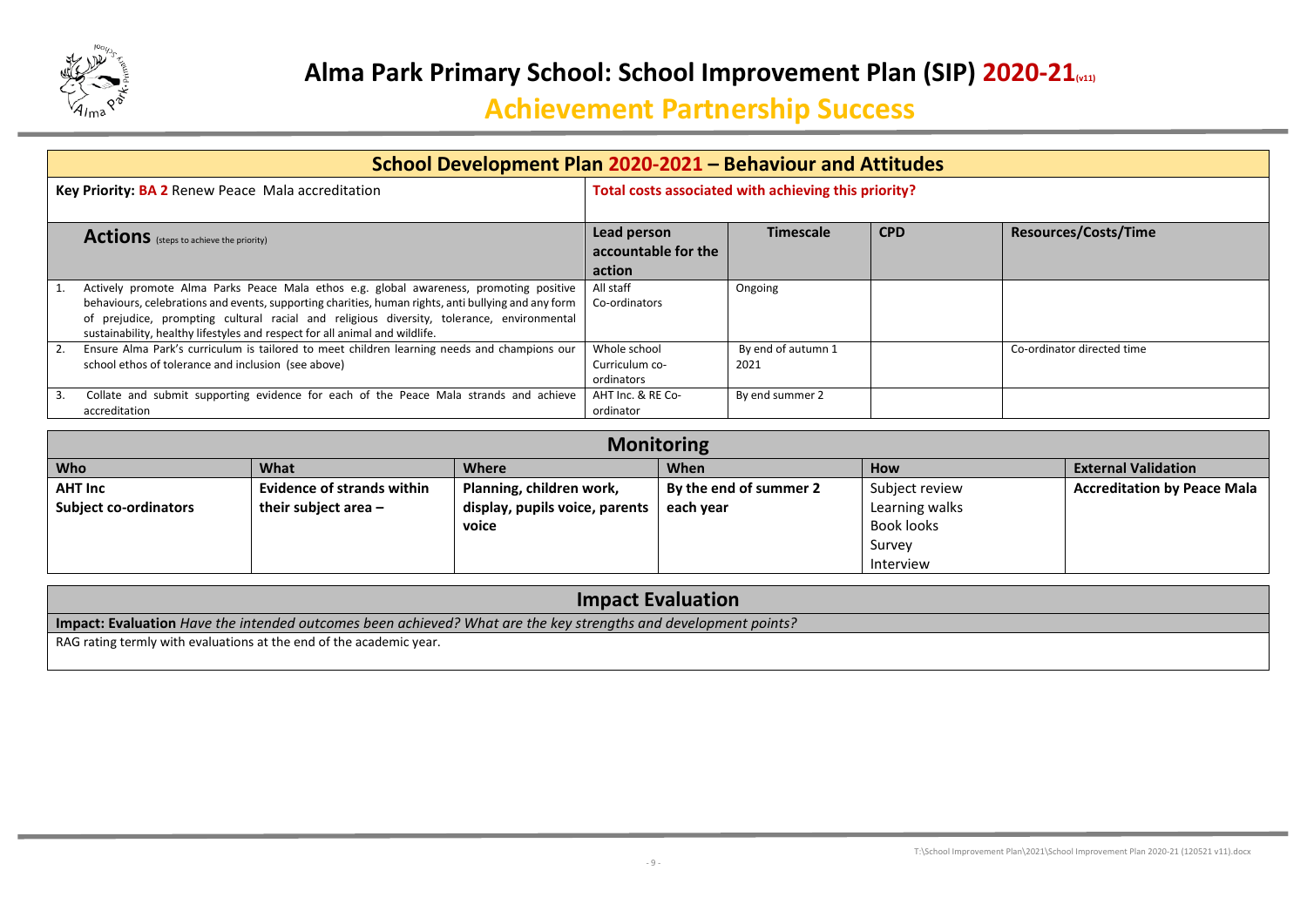

| School Development Plan 2020-2021 - Personal Development                                                                                                                                                                                                    |                                                               |                                                                                                          |            |                                                                                  |  |  |  |
|-------------------------------------------------------------------------------------------------------------------------------------------------------------------------------------------------------------------------------------------------------------|---------------------------------------------------------------|----------------------------------------------------------------------------------------------------------|------------|----------------------------------------------------------------------------------|--|--|--|
| Key Priority: PD 1 Mental health and wellbeing of the school community – for self,<br>for pupils and for others.                                                                                                                                            | Total costs associated with achieving this priority?<br>£1500 |                                                                                                          |            |                                                                                  |  |  |  |
| <b>Actions</b> (steps to achieve the priority)                                                                                                                                                                                                              | Lead person<br>accountable for the<br>action                  | <b>Timescale</b>                                                                                         | <b>CPD</b> | <b>Resources/Costs/Time</b>                                                      |  |  |  |
| Maintain whole school focus on mental health and wellbeing started in previous academic year -<br>deploy a range of wellbeing initiatives throughout the year e.g. Happy Hour, Happy Day, free tea&<br>coffee, care packages, personalised thankyou notes   | KН                                                            | Throughout the school<br>year                                                                            |            | Ideas - buy schemes and self-help books                                          |  |  |  |
| Linked to appraisal objective 4 – Teachers/TAs carry over (continuity) appraisal objectives from last<br>2.<br>academic year - all colleagues are to identify personal targets focussing upon mental health and<br>wellbeing for themselves and for others. | Appraisal team leaders<br>(SLT)                               | Set objectives by<br>31.10.20<br>Midterm review by<br>March 21<br><b>Final evaluation by</b><br>31.10.21 |            | Teachers directed time for appraisal 1hr per term<br>TAs time within working day |  |  |  |
| Teachers/TAs follow actions to meet success criteria identified in appraisal objectives and/or<br>3.<br>subject action plans,                                                                                                                               | Individual teachers/TAs                                       | See staff handbook for<br>timetable of tasks                                                             |            | Directed time for co-ordinators - 12 hours per<br>year                           |  |  |  |
| Attain the Sandwell & Catalyst Psychology Wellbeing Charter Mark (started 2019-20) to validate<br>self-evaluation and impact of wellbeing initiatives.                                                                                                      | KH                                                            | <b>Review Jan 21</b><br>Complete assessment by<br>end summer 1 21                                        |            | <b>INSET sessions - evaluations</b><br>£1.5K                                     |  |  |  |

| M <sub>0</sub><br>Farinc<br>UHIR                                                       |  |  |  |  |  |  |  |  |
|----------------------------------------------------------------------------------------|--|--|--|--|--|--|--|--|
| <b>Who</b><br><b>External Validation</b><br>What<br><b>Where</b><br><b>When</b><br>How |  |  |  |  |  |  |  |  |
|                                                                                        |  |  |  |  |  |  |  |  |

| <b>Impact Evaluation</b>                                                                                        |  |  |  |  |  |
|-----------------------------------------------------------------------------------------------------------------|--|--|--|--|--|
| Impact: Evaluation Have the intended outcomes been achieved? What are the key strengths and development points? |  |  |  |  |  |
| RAG rating termly with evaluations at the end of the academic year.                                             |  |  |  |  |  |
|                                                                                                                 |  |  |  |  |  |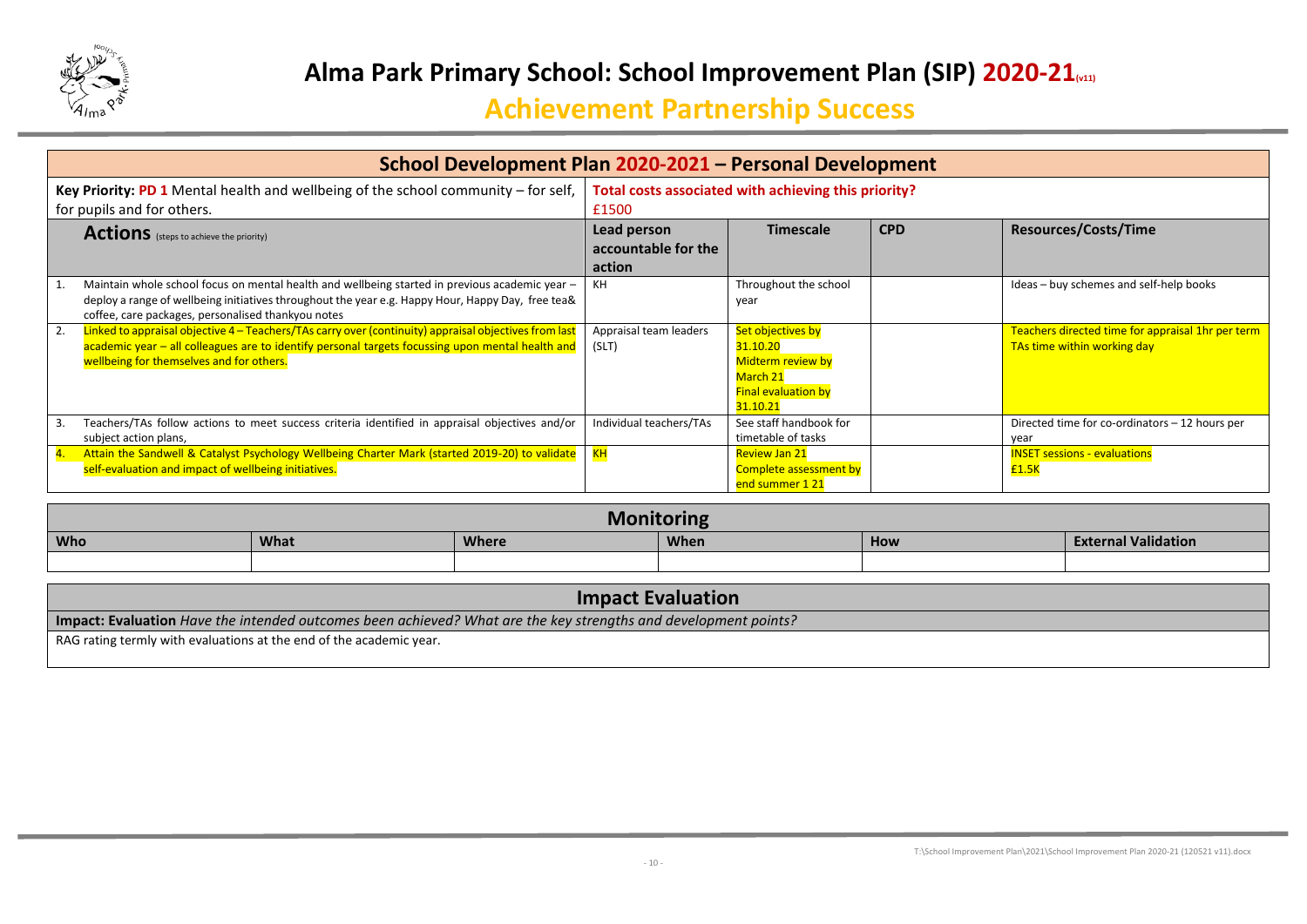

| School Development Plan 2020-2021 - Personal Development                                                                                                         |                                                                           |                                          |                                   |                                                                                                                |  |  |
|------------------------------------------------------------------------------------------------------------------------------------------------------------------|---------------------------------------------------------------------------|------------------------------------------|-----------------------------------|----------------------------------------------------------------------------------------------------------------|--|--|
| Key Priority: PD 2 RSHE - complete a tailored policy and curriculum that meets<br>the needs of the AP community (working party).                                 | Total costs associated with achieving this priority?                      |                                          |                                   |                                                                                                                |  |  |
| <b>Actions</b> (steps to achieve the priority)                                                                                                                   | Lead person<br>accountable for the<br>action                              | <b>Timescale</b>                         | <b>CPD</b>                        | <b>Resources/Costs/Time</b>                                                                                    |  |  |
| Work collaboratively to develop policy and a scheme of work that fulfils the statutory requirements<br>and deadlines for the delivery of the new RSHE curriculum | Working party parents<br>and teachers: MN, EF,<br>HS, EMr, DS, DB, MM, CP | Feb meeting<br>March/April mtgs          |                                   | Meeting time during school day - teachers out of<br>class                                                      |  |  |
| Development of scheme of work & policy<br>2.                                                                                                                     | EM & DS                                                                   | Ongoing throughout<br>autumn/spring term |                                   | Overtime payments for EM to work on<br>development.<br>Scheme - SCARF Coram Life Education - £850 per<br>annum |  |  |
| Dissemination to staff - planning schemes of work<br>3.                                                                                                          | Teaching staff & TA4s                                                     | Autumn staff meeting                     | <b>INSET</b>                      | <b>INSET time</b><br>Additional                                                                                |  |  |
| Healthy school Training on consultations process<br>4.                                                                                                           | EM & DS                                                                   | Feb                                      | <b>Healthy School</b><br>Training |                                                                                                                |  |  |
| Consultation with govs and families - scheme of work and policy - presentation/documentation,<br>5.<br>collation of parental responses and any revisions         | EMr, DS, CP                                                               | Spring 2 - completed by<br>Easter        |                                   |                                                                                                                |  |  |
| Preparations for implementation of the scheme<br>6.                                                                                                              | EMr, DS, CP<br>Class teachers                                             | April                                    | <b>INSET</b>                      | <b>INSET</b>                                                                                                   |  |  |
| Implementation of summer elements of scheme<br>7.                                                                                                                | EMr, DS, CP<br>Class teachers                                             | Summer 2                                 |                                   | Lessons                                                                                                        |  |  |
| Review implementation of summer - adjust and adapt to better suit AP<br>8.                                                                                       | EMr, DS, CP<br>Class teachers                                             | July                                     | <b>INSET</b>                      | <b>INSET</b>                                                                                                   |  |  |
| Plan for autumn term<br>9.                                                                                                                                       | EMr, DS, CP<br>Class teachers                                             | By end of term                           | <b>INSET</b>                      | <b>INSET</b>                                                                                                   |  |  |

| M <sub>c</sub><br>.<br>Crinc                                                           |  |  |  |  |  |  |
|----------------------------------------------------------------------------------------|--|--|--|--|--|--|
| <b>Who</b><br><b>External Validation</b><br>What<br><b>Where</b><br><b>When</b><br>How |  |  |  |  |  |  |
|                                                                                        |  |  |  |  |  |  |

T:\School Improvement Plan\2021\School Improvement Plan 2020-21 (120521 v11).docx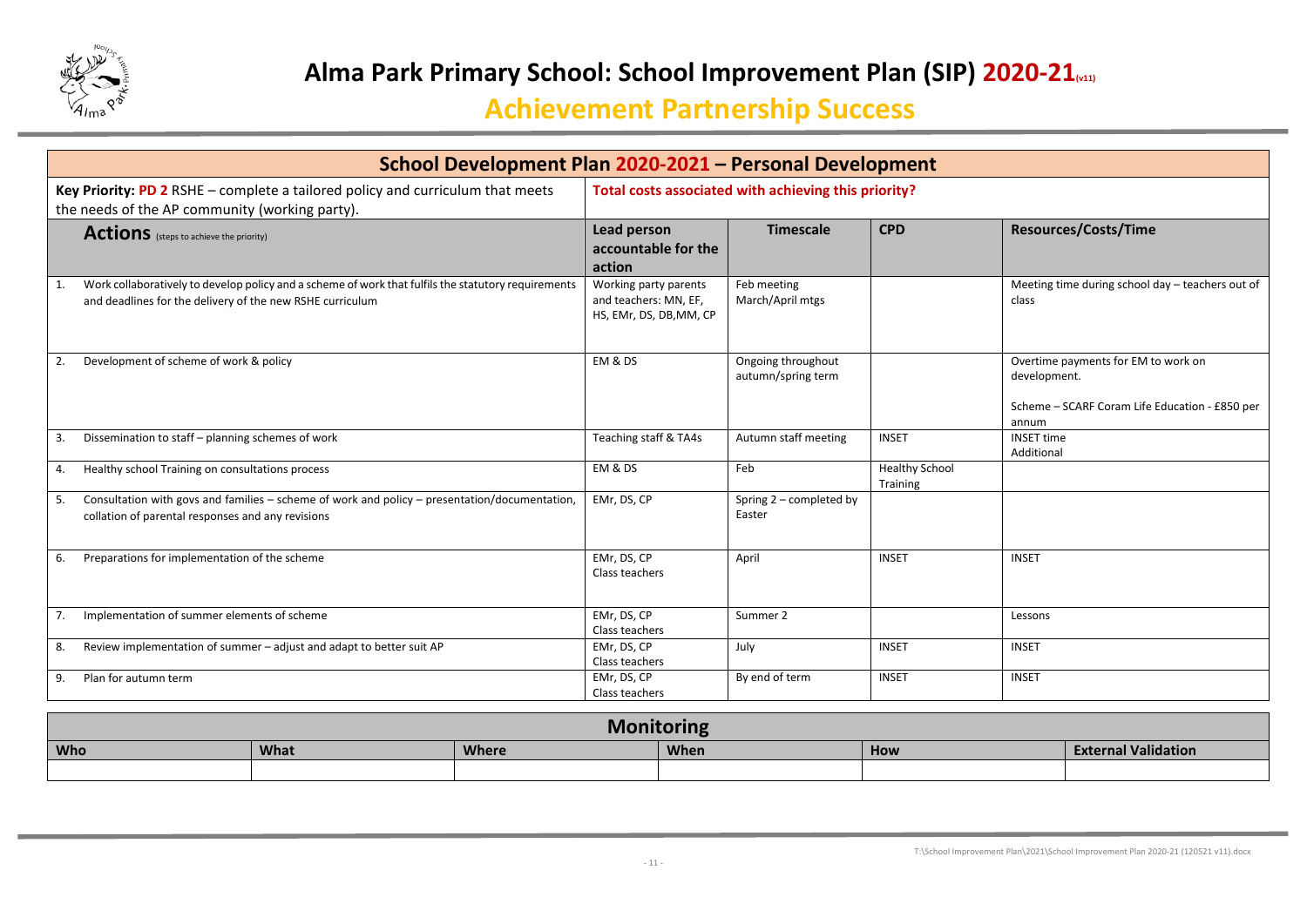

#### **Impact Evaluation**

**Impact: Evaluation** *Have the intended outcomes been achieved? What are the key strengths and development points?*

RAG rating termly with evaluations at the end of the academic year.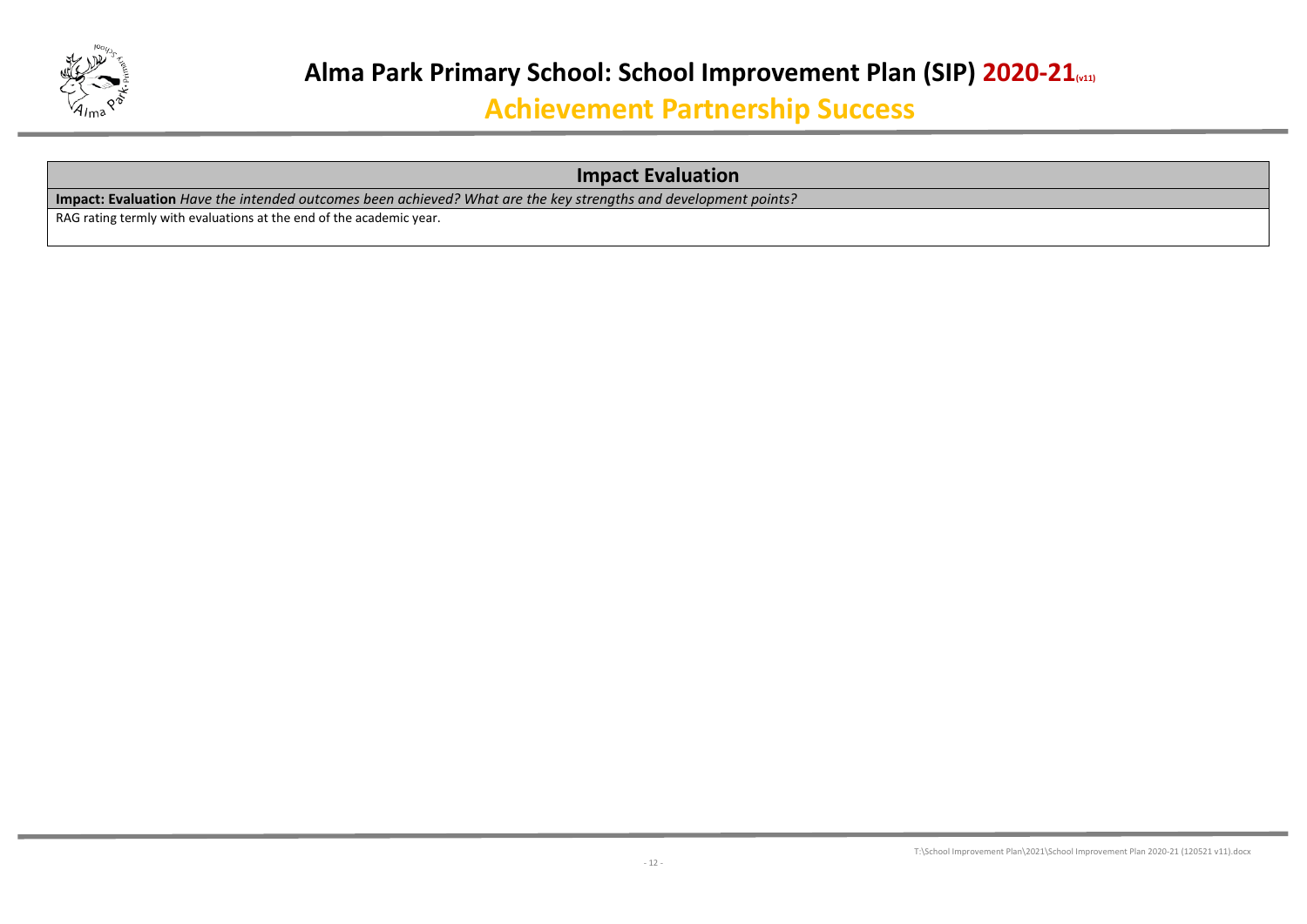

| School Development Plan 2020-2021 - Leadership & Development                                                                                                                                                                                                                                                       |                                                           |                                                                                                          |                 |                                                                                  |
|--------------------------------------------------------------------------------------------------------------------------------------------------------------------------------------------------------------------------------------------------------------------------------------------------------------------|-----------------------------------------------------------|----------------------------------------------------------------------------------------------------------|-----------------|----------------------------------------------------------------------------------|
| Key Priority: LD 1 Curriculum co-ordinators continue to refine outstanding<br>curriculum that engages children's enthusiasm and excitement for learning and<br>resilience (also see Recovery Curriculum, new EYFS curriculum, PSHE curriculum<br>cited in different sections of the SIP). Links to QE3, EY1-3, PD2 |                                                           | Total costs associated with achieving this priority?                                                     |                 |                                                                                  |
| <b>Actions</b> (steps to achieve the priority)                                                                                                                                                                                                                                                                     | Lead person                                               | <b>Timescale</b>                                                                                         | <b>CPD</b>      | <b>Resources/Costs/Time</b>                                                      |
|                                                                                                                                                                                                                                                                                                                    | accountable for the                                       |                                                                                                          |                 |                                                                                  |
|                                                                                                                                                                                                                                                                                                                    | action                                                    |                                                                                                          |                 |                                                                                  |
| Linked to appraisal objective 1: Pupil achievement and enjoyment; objective 3: Subject co-<br>ordination - see appraisal objectives proforma                                                                                                                                                                       | <b>SLT team members</b><br>working with co-<br>ordinators | Set objectives by<br>31.10.20<br>Midterm review by<br>March 21<br><b>Final evaluation by</b><br>31.10.21 |                 | Teachers directed time for appraisal 1hr per term<br>TAs time within working day |
| Teacher and TAs follow actions to meet success criteria identified in appraisal objectives and/or<br>subject action plans,                                                                                                                                                                                         | Individual co-ordinators                                  | See staff handbook for<br>timetable of tasks                                                             |                 | Directed time for co-ordinators (teachers) $-12$<br>hours per year               |
| Curriculum co-ordinators meet with Link Govs to share success and challenges. Link Govs act as<br>3.                                                                                                                                                                                                               | Individual co-ordinators                                  | <b>Timetable set by Govs</b>                                                                             | For new Govs if | Co-ordinators time                                                               |
| advocates for co-ordinator and report to FGB. Co-ords also invited to Govs Standard and                                                                                                                                                                                                                            | and Link Govs                                             |                                                                                                          | necessary       | <b>Govs time</b>                                                                 |
| <b>Curriculum mtgs</b>                                                                                                                                                                                                                                                                                             |                                                           |                                                                                                          |                 | <b>Standards and Curriculum committee agenda</b>                                 |
| Lead INSET disseminating pedagogy, resources etc<br>$-4.$                                                                                                                                                                                                                                                          | <b>Co-ordinators</b>                                      | <b>Negotiated with KH</b>                                                                                |                 | <b>INSET/Staff meetings</b>                                                      |

|            |             | <b>Monitoring</b> |             |     |                            |
|------------|-------------|-------------------|-------------|-----|----------------------------|
| <b>Who</b> | <b>What</b> | <b>Where</b>      | <b>When</b> | How | <b>External Validation</b> |
|            |             |                   |             |     |                            |

| <b>Impact Evaluation</b>                                                                                        |
|-----------------------------------------------------------------------------------------------------------------|
| Impact: Evaluation Have the intended outcomes been achieved? What are the key strengths and development points? |
| RAG rating termly with evaluations at the end of the academic year.                                             |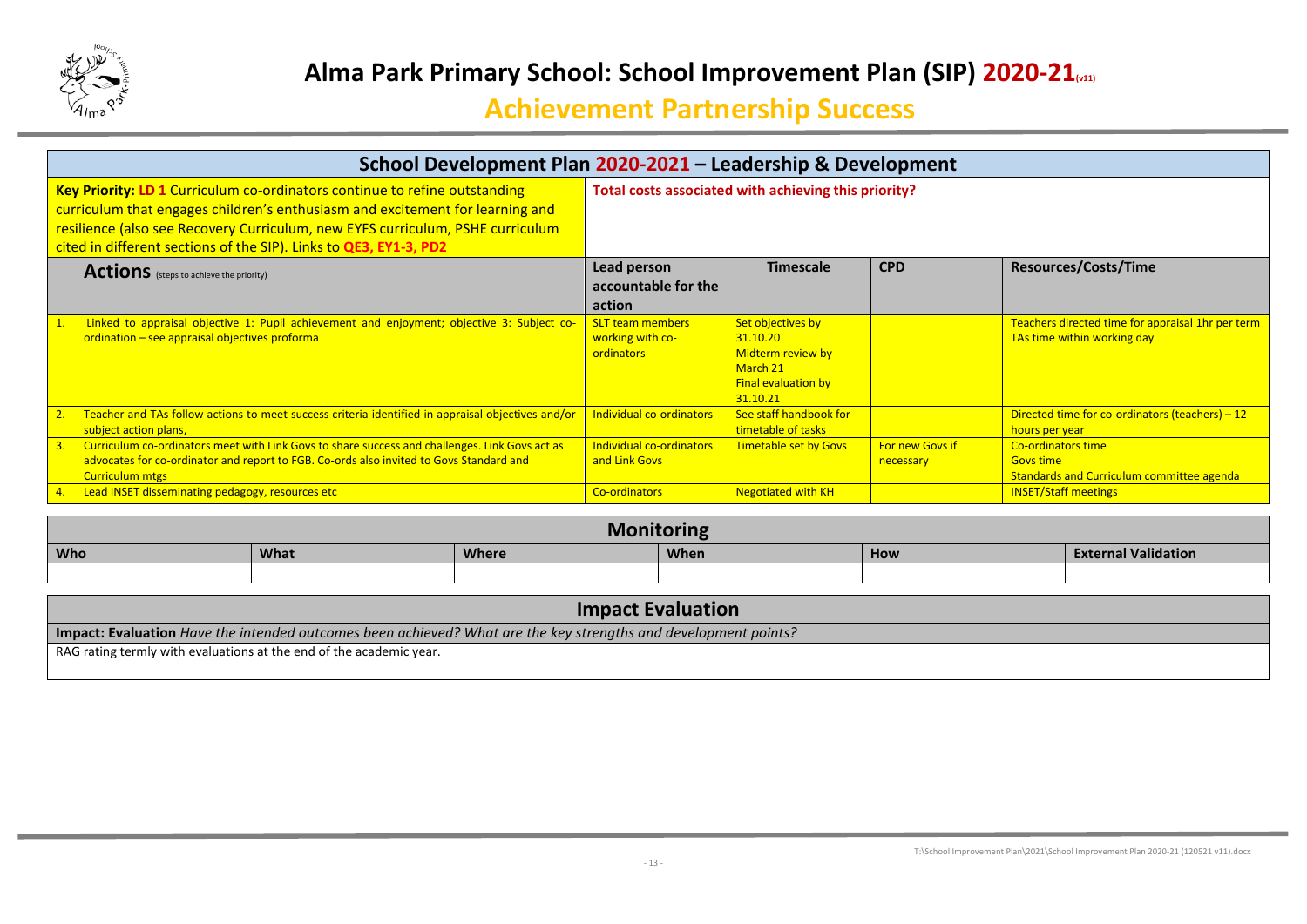

| School Development Plan 2020-2021 - Leadership & Development                                                                                                                                                                                                                                                                                                                            |                                                      |                                                                                                          |            |                                                    |  |  |
|-----------------------------------------------------------------------------------------------------------------------------------------------------------------------------------------------------------------------------------------------------------------------------------------------------------------------------------------------------------------------------------------|------------------------------------------------------|----------------------------------------------------------------------------------------------------------|------------|----------------------------------------------------|--|--|
| Key Priority: LD 2 Staff demonstrate own self-selected professional development<br>to improve curriculum and pedagogical knowledge.                                                                                                                                                                                                                                                     | Total costs associated with achieving this priority? |                                                                                                          |            |                                                    |  |  |
| <b>Actions</b> (steps to achieve the priority)                                                                                                                                                                                                                                                                                                                                          | Lead person<br>accountable for the<br>action         | <b>Timescale</b>                                                                                         | <b>CPD</b> | <b>Resources/Costs/Time</b>                        |  |  |
| Linked to appraisal objective 2: Personal development – demonstrate own self-selected SLT team members<br>professional development (not linked to co-ordinator role) to improve subject knowledge and/or<br>make a positive contribution to the wider life of the school and/or further their understanding of<br>how to adapt teaching to respond to the strengths and needs of pupils |                                                      | Set objectives by<br>31.10.20<br>Midterm review by<br>March 21<br><b>Final evaluation by</b><br>31.10.21 |            | Directed time for appraisal 1hr per term           |  |  |
| Teachers and TAs follow actions to meet success criteria identified in appraisal objectives and/or<br>subject action plans,                                                                                                                                                                                                                                                             | Individual teachers/TAs                              | See staff handbook for<br>timetable of tasks                                                             |            | Directed time for co-ordinators $-3$ hrs per term. |  |  |

| <b>Who</b> | What | <b>Where</b> | <b>When</b> | How | <b>External Validation</b> |
|------------|------|--------------|-------------|-----|----------------------------|
|            |      |              |             |     |                            |

| <b>Impact Evaluation</b>                                                                                               |
|------------------------------------------------------------------------------------------------------------------------|
| <b>Impact: Evaluation</b> Have the intended outcomes been achieved? What are the key strengths and development points? |
| RAG rating termly with evaluations at the end of the academic year.                                                    |
|                                                                                                                        |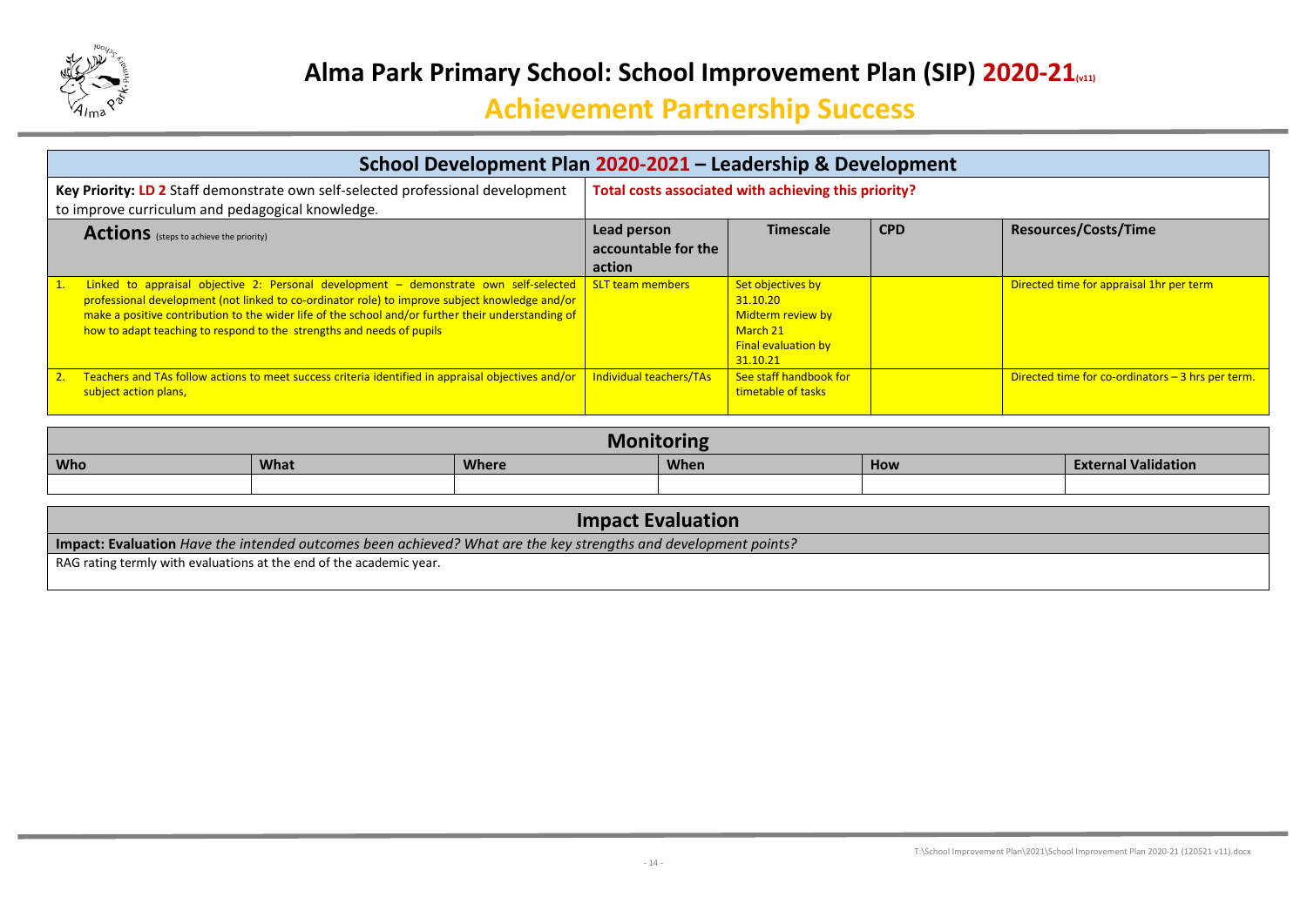

|    | School Development Plan 2020-2021 - Leadership & Development                                                                                                                                 |                                                  |                                                                        |                         |                                                                                                                                            |
|----|----------------------------------------------------------------------------------------------------------------------------------------------------------------------------------------------|--------------------------------------------------|------------------------------------------------------------------------|-------------------------|--------------------------------------------------------------------------------------------------------------------------------------------|
|    | Key Priority: LD 3 Continue to lead the school effectively through the pandemic<br>and minimise risk of COVID-19 infections within the school community. Also QE3                            |                                                  | Total costs associated with achieving this priority?                   |                         |                                                                                                                                            |
|    | <b>Actions</b> (steps to achieve the priority)                                                                                                                                               | Lead person<br>accountable for the<br>action     | <b>Timescale</b>                                                       | <b>CPD</b>              | <b>Resources/Costs/Time</b>                                                                                                                |
|    | Ensure regular updates of school COVID-19 risk assessments (shared with all stakeholders)                                                                                                    | CP & KH                                          | As advised by<br>Manchester City Council                               | Staff                   | Head and Deputy time<br>Inset                                                                                                              |
| 2. | Undertake and review individual staff risk assessments - particularly for 'vulnerable' staff                                                                                                 | <b>CP</b>                                        | By the end of each term<br>- if necessary                              |                         | Staff/Head time                                                                                                                            |
| 3. | Read and follow guidance published by Govt and Manchester City Council - distribute to<br>SLT/MLT                                                                                            | <b>CP</b>                                        | Check daily for Gov<br>advice<br>Weekly (usually) for<br>Manchester CC |                         | SLT/MLT time<br>Admin time                                                                                                                 |
| 4. | Establish procedures to ensure home learning and welfare calls for all permutations of school<br>closure, bubble bursts and individual isolation - review every half term with S&C committee | <b>CP</b><br>JB - collate Welfare calls<br>Admin | Every half term<br>Weekly welfare calls<br>Daily                       | DB to lead on IT issues | S&C Committee agenda item<br>$JB - AHT$<br>LR-Admin Manager<br>Tas - welfare calls - their phone allowances!<br>Class teachers and TA time |
| 5. | Distribute technology to support home learning                                                                                                                                               | LR Admin manager<br><b>JB AHT</b>                | Response to Welfare<br>Calls                                           |                         |                                                                                                                                            |
| 6. | Free school provision - vouchers and grab bags                                                                                                                                               | LR-Admin Manager                                 |                                                                        |                         |                                                                                                                                            |
|    | Safeguarding - Encompass, social services, Early Help                                                                                                                                        | CP/KH                                            | As incidents are<br>reported to school                                 |                         | CP/KH time - record on CPOMS                                                                                                               |
| 8. | Engage with Test and trace - in term and holiday time                                                                                                                                        | Admin                                            | Each holiday (first 7<br>days)                                         |                         |                                                                                                                                            |
| 9. | Keep Governing Body fully informed though regular additional and scheduled zoom Govs<br>meetings e.g. at the start end of a school closure                                                   | CP/KH                                            |                                                                        |                         | Zoom meetings                                                                                                                              |

|     |                                    |                                 | <b>Monitoring</b>       |                                    |                            |
|-----|------------------------------------|---------------------------------|-------------------------|------------------------------------|----------------------------|
| Who | What                               | <b>Where</b>                    | When                    | <b>How</b>                         | <b>External Validation</b> |
|     | Books, data, pupil voice and PPMs, | PPMs, fortnightly book analysis | See monitoring calendar | Books, data, pupil voice and PPMs, | SIP reports                |
|     | lesson observations                |                                 |                         | lesson observations, report to     |                            |
|     |                                    |                                 |                         | governors                          |                            |

| <b>Impact Evaluation</b>                                                                                        |
|-----------------------------------------------------------------------------------------------------------------|
| Impact: Evaluation Have the intended outcomes been achieved? What are the key strengths and development points? |
| I RAG rating termly with evaluations at the end of the academic year.                                           |
|                                                                                                                 |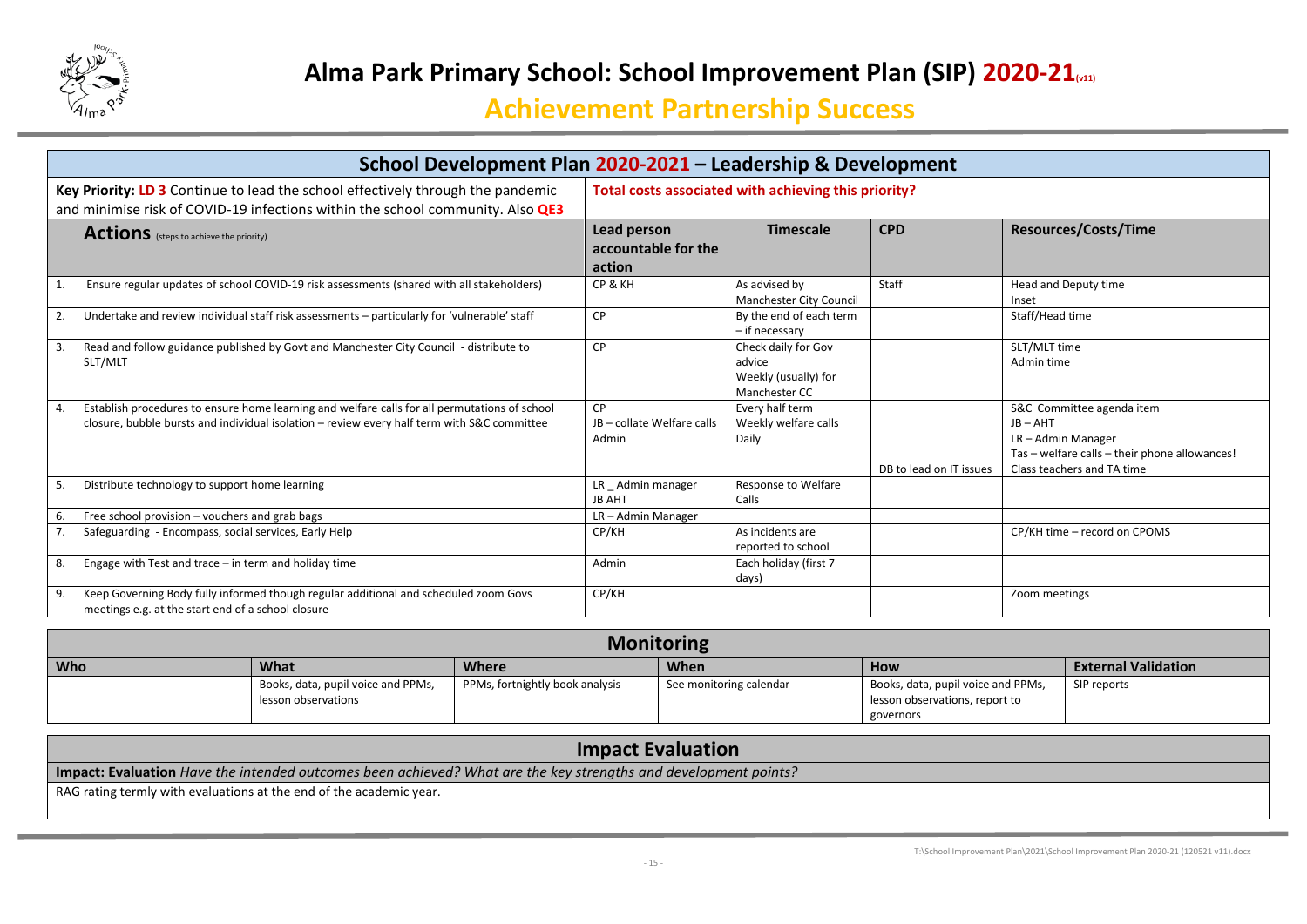

| School Development Plan 2020-2021 - Leadership & Development                                                |                                                                                        |                                 |                                                      |                                        |  |
|-------------------------------------------------------------------------------------------------------------|----------------------------------------------------------------------------------------|---------------------------------|------------------------------------------------------|----------------------------------------|--|
| Key Priority: LD 4 Strategic financial management to minimise budget deficits                               | Total costs associated with achieving this priority?                                   |                                 |                                                      |                                        |  |
| <b>Actions</b> (steps to achieve the priority)                                                              | Lead person<br>accountable for the<br>action                                           | <b>Timescale</b>                | <b>CPD</b>                                           | <b>Resources/Costs/Time</b>            |  |
| Budget monitoring and support<br>1.                                                                         | AS - School Business<br>Manager                                                        | Every half term                 | One to one support<br>for AS from Jackie<br>Goddard  | Half day every half term               |  |
| Business Manager CPD - also see above                                                                       | AS                                                                                     | Each term                       | <b>Business Manager</b><br>dissemination mtgs        | Half say each term                     |  |
| Ensure regular budget monitoring and reporting (Staffing & Budget mtgs)<br>3.                               | CP/KH AS - School<br><b>Business Manager</b><br>Dave Cooke - Chair of<br>S&B committee | Every half term                 |                                                      | S&B meeting - clerking by Kathy Crotty |  |
| Governor Skills Audit - ensure the S&B committee has informed Governors experienced in financial<br>matters | Monika Neall (MN) Chair<br>of Govs                                                     | By end of Spring 1 each<br>year | As identified                                        | <b>Budget in Gov training</b>          |  |
| Provide guidance and support for new Govs<br>5.                                                             | Dave Cooke                                                                             | As identified in the audit      | One to one<br>explanation of school<br>finance by DC | DC time other Gov time                 |  |
| Agree Governors committee membership<br>6.                                                                  | <b>MN</b>                                                                              | By end summer 2                 |                                                      | Chairs and FGB mtgs                    |  |
| Benchmarking – compare school financial data with other schools                                             | DC                                                                                     | By summer 1                     | DC to support new<br>Govs                            | DC time                                |  |

|            |      | <b>Monit</b> | 2000<br>.UI II II |     |                            |
|------------|------|--------------|-------------------|-----|----------------------------|
| <b>Who</b> | What | <b>Where</b> | <b>When</b>       | How | <b>External Validation</b> |
|            |      |              |                   |     |                            |

| <b>Impact Evaluation</b>                                                                                          |
|-------------------------------------------------------------------------------------------------------------------|
| [Impact: Evaluation Have the intended outcomes been achieved? What are the key strengths and development points?] |
| RAG rating termly with evaluations at the end of the academic year.                                               |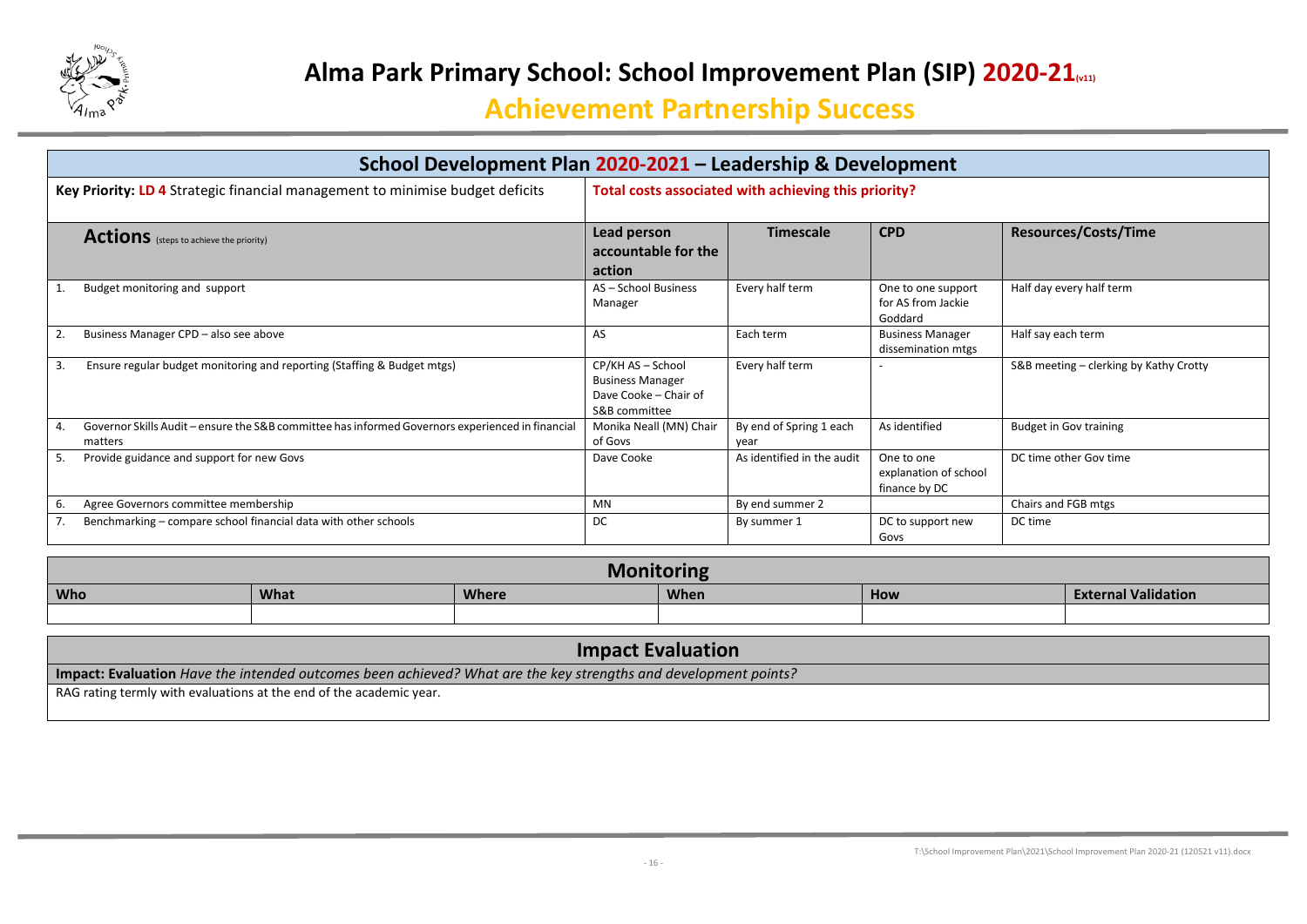

| School Development Plan 2020-2021 – Leadership & Development                                                                                              |                                              |                  |               |                              |  |  |
|-----------------------------------------------------------------------------------------------------------------------------------------------------------|----------------------------------------------|------------------|---------------|------------------------------|--|--|
| Total costs associated with achieving this priority?<br>Key Priority: LD 5 Develop leadership capability and capacity within the SLT and<br>MLT.<br>£1800 |                                              |                  |               |                              |  |  |
| <b>Actions</b> (steps to achieve the priority)                                                                                                            | Lead person<br>accountable for the<br>action | <b>Timescale</b> | <b>CPD</b>    | <b>Resources/Costs/Time</b>  |  |  |
| Organise separate SLT/MLT training days with Kerry Cleary (KC) VBA Consulting                                                                             |                                              | Spring 1         | Half/Full Day | Release for MLT CPD 2 x £500 |  |  |
| Individual members to organise individual coaching sessions with KC                                                                                       | SLT/MLT members                              | Spring 1/2       |               | £50 per session              |  |  |
| Joint SLT/MLT training day with KC                                                                                                                        |                                              | Spring 2         | Half Day      | £250                         |  |  |
| Identify future needs                                                                                                                                     | New Head                                     | Summer           | Day           | £500                         |  |  |

| <b>Monitoring</b> |                                    |                                 |                         |                                    |                            |  |  |
|-------------------|------------------------------------|---------------------------------|-------------------------|------------------------------------|----------------------------|--|--|
| Who               | What                               | <b>Where</b>                    | <b>When</b>             | <b>How</b>                         | <b>External Validation</b> |  |  |
|                   | Books, data, pupil voice and PPMs, | PPMs, fortnightly book analysis | See monitoring calendar | Books, data, pupil voice and PPMs, | SIP reports                |  |  |
|                   | lesson observations                |                                 |                         | lesson observations, report to     |                            |  |  |
|                   |                                    |                                 |                         | governors                          |                            |  |  |

| <b>Impact Evaluation</b>                                                                                          |
|-------------------------------------------------------------------------------------------------------------------|
| I Impact: Evaluation Have the intended outcomes been achieved? What are the key strengths and development points? |
| RAG rating termly with evaluations at the end of the academic year.                                               |
|                                                                                                                   |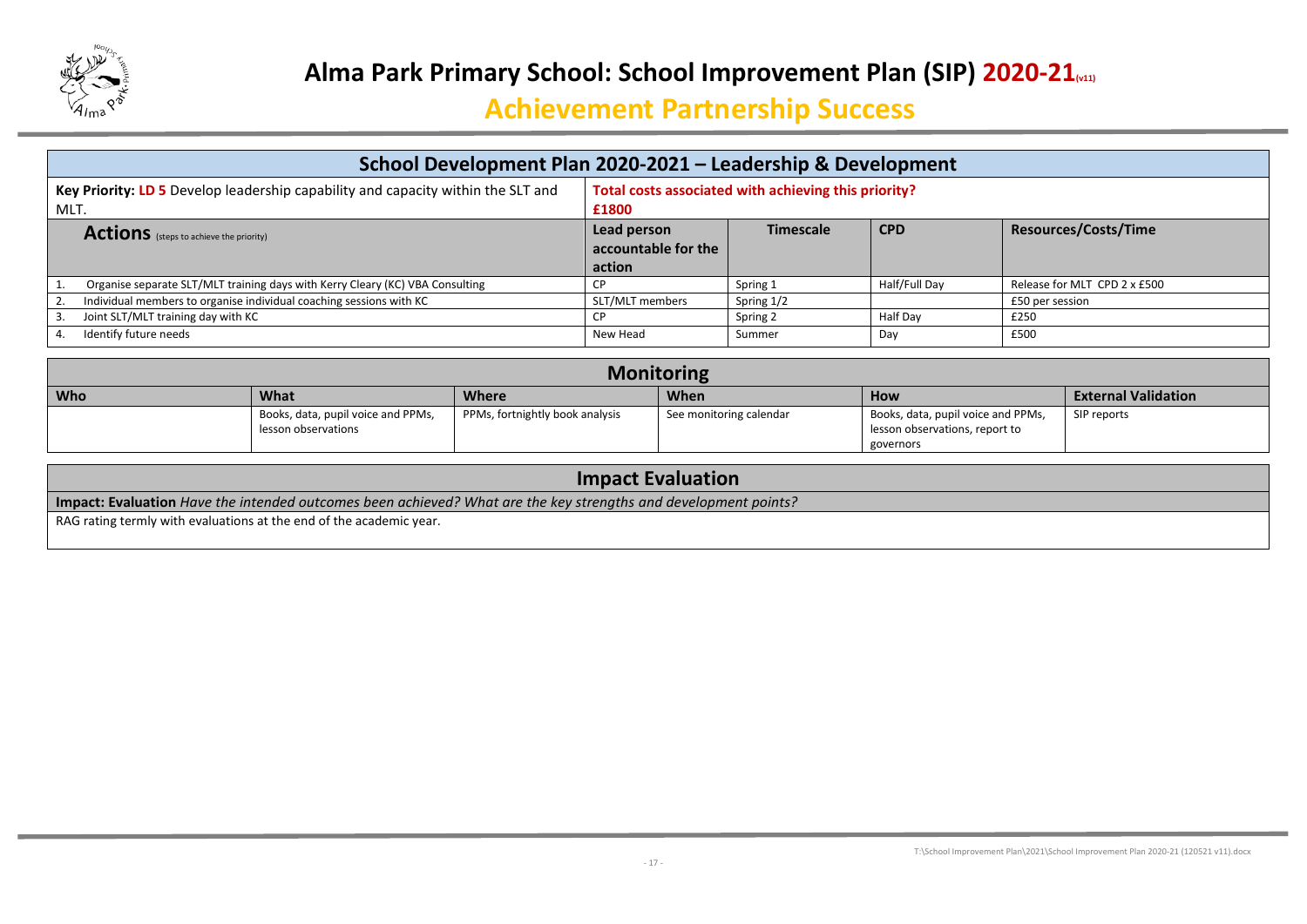

| School Development Plan 2020-2021 - Leadership & Development                                                       |                                                      |                  |                                              |                                                 |  |  |
|--------------------------------------------------------------------------------------------------------------------|------------------------------------------------------|------------------|----------------------------------------------|-------------------------------------------------|--|--|
| Key Priority: LD 6 Promote and celebrate the unique contribution of the hearing<br>Impaired Provision at Alma Park | Total costs associated with achieving this priority? |                  |                                              |                                                 |  |  |
| <b>Actions</b> (steps to achieve the priority)                                                                     | Lead person<br>accountable for the<br>action         | <b>Timescale</b> | <b>CPD</b>                                   | <b>Resources/Costs/Time</b>                     |  |  |
| Deaf awareness and vision CPD for all staff September 2021 to re-raise profile,<br>access needs and understanding  | TK                                                   | Sep 21           | All staff                                    | 2 sessions 1 on TD and 1 for all other<br>staff |  |  |
| Pupil progress target to improve quality of teaching and outcomes for deaf<br>children, ownership of data          | <b>SLT</b>                                           | Oct 2021         |                                              |                                                 |  |  |
| BSL mentor employed by MSSS to deliver BSL lessons to EYFS classes and all those<br>with signers                   | <b>TK</b>                                            | Sep 21-22        | Class staff to<br>receive CPD<br>organically |                                                 |  |  |
| Include HI leads within school in curriculum development and CPD opportunities                                     | KH                                                   | Sep 21-22        |                                              |                                                 |  |  |

| <b>Monitoring</b>                                                                                               |                           |       |        |     |                            |  |  |
|-----------------------------------------------------------------------------------------------------------------|---------------------------|-------|--------|-----|----------------------------|--|--|
| <b>Who</b>                                                                                                      | What                      | Where | When   | How | <b>External Validation</b> |  |  |
| Karen Houghton                                                                                                  | Weekly meeting s with HI  |       | Weekly |     | Head of MSSS               |  |  |
|                                                                                                                 | leads                     |       |        |     |                            |  |  |
|                                                                                                                 | Termly meeting SLT and TK |       |        |     |                            |  |  |
|                                                                                                                 |                           |       | Termly |     |                            |  |  |
| <b>Impact Evaluation</b>                                                                                        |                           |       |        |     |                            |  |  |
| Impact: Evaluation Have the intended outcomes been achieved? What are the key strengths and development points? |                           |       |        |     |                            |  |  |
| RAG rating termly with evaluations at the end of the academic year.                                             |                           |       |        |     |                            |  |  |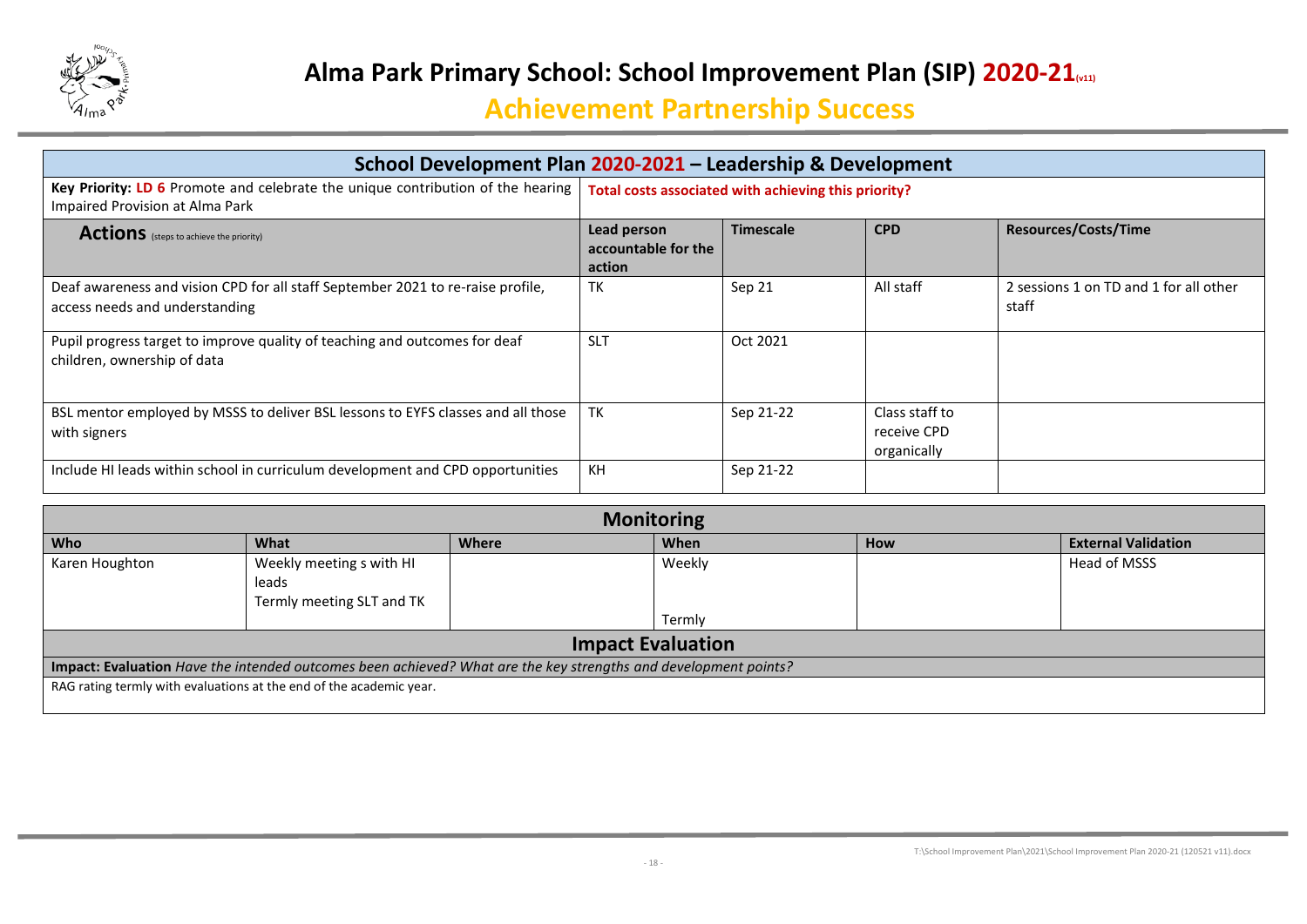

| School Development Plan 2020-2021 - Early Years                                                                                                                                            |                                                            |                               |            |                                                           |  |  |
|--------------------------------------------------------------------------------------------------------------------------------------------------------------------------------------------|------------------------------------------------------------|-------------------------------|------------|-----------------------------------------------------------|--|--|
| Total costs associated with achieving this priority?<br>Key Priority: EY 1 Increase EYFS outcomes to be in line with national data,<br>focussing on CLL, Literacy and Maths.               |                                                            |                               |            |                                                           |  |  |
| <b>Actions</b> (steps to achieve the priority)                                                                                                                                             | Lead person<br>accountable for the<br>action               | <b>Timescale</b>              | <b>CPD</b> | <b>Resources/Costs/Time</b>                               |  |  |
| Carry out baseline assessments to determine learning needs of cohort and standards                                                                                                         | KHu - Asst H EYFS<br>EYFS team                             | First six weeks -<br>Sept/Oct |            | Asst H time<br>Staff time before/after school or at INSET |  |  |
| Regular ongoing formative assessment of learning and next steps                                                                                                                            | <b>EYFS Practitioners</b>                                  | Daily/Weekly                  |            |                                                           |  |  |
| Assess each term in line with schools data collection points inc. statutory assessment dates<br>3.<br>(phonics QE1)                                                                        | KHu - Asst H EYFS<br>JB - Asst H - Maths lead<br>EYFS team | Dec, March, June/July         |            |                                                           |  |  |
| Monitor home school readers - books bands linked to phonics                                                                                                                                | <b>EYFS Practioners</b>                                    | $\frac{1}{2}$ termly          |            |                                                           |  |  |
| Standards meetings to identify strengths and development points – identifying children requiring<br>5.<br>additional support/interventions/family support etc. focus on CLL. Lit and Maths | KHu - Asst H EYFS<br>JB - Asst H - Maths lead<br>EYFS team | Jan, April, July              |            | Standards meetings times                                  |  |  |

| Monitoring |      |              |             |     |                            |  |
|------------|------|--------------|-------------|-----|----------------------------|--|
| <b>Who</b> | What | <b>Where</b> | <b>When</b> | How | <b>External Validation</b> |  |
|            |      |              |             |     |                            |  |

#### **Impact Evaluation**

**Impact: Evaluation** *Have the intended outcomes been achieved? What are the key strengths and development points?*

RAG rating termly with evaluations at the end of the academic year.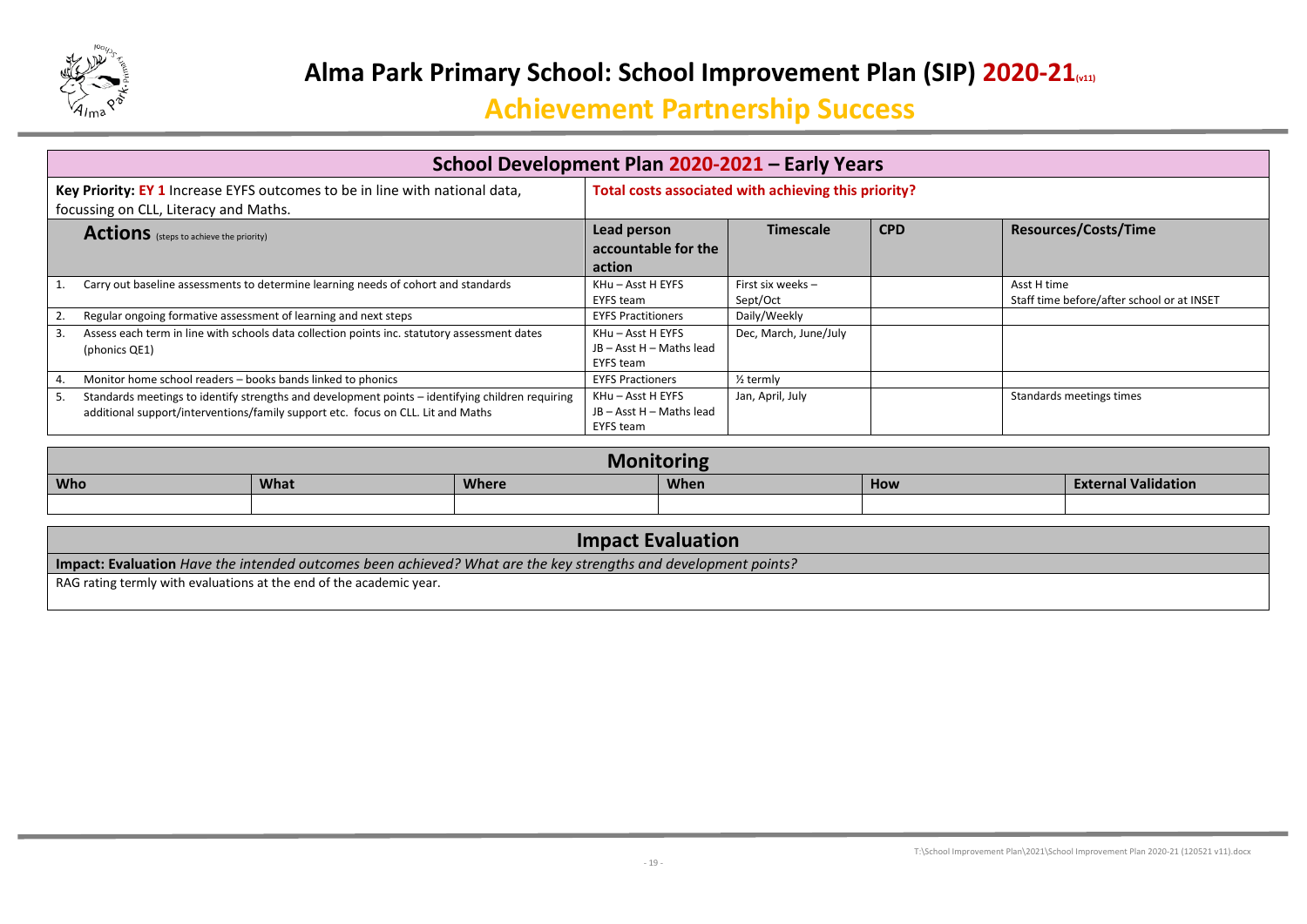

| School Development Plan 2020-2021 - Early Years                                                                  |                                                      |                  |              |                                                       |  |  |  |
|------------------------------------------------------------------------------------------------------------------|------------------------------------------------------|------------------|--------------|-------------------------------------------------------|--|--|--|
| Key Priority: EY 2 Plan implementation of the new EFYS curriculum ready for<br>September 2021                    | Total costs associated with achieving this priority? |                  |              |                                                       |  |  |  |
| <b>Actions</b> (steps to achieve the priority)                                                                   | Lead person<br>accountable for the<br>action         | <b>Timescale</b> | <b>CPD</b>   | <b>Resources/Costs/Time</b>                           |  |  |  |
| Develop leaders knowledge of new EYFS curriculum                                                                 | KHu                                                  | Spring           | EY2P         | <b>EY2P Leadership courses</b>                        |  |  |  |
| Disseminate knowledge of new EYFS curriculum to EYFS team identifying curriculum similarities<br>and changes     | KHu                                                  | Feb              | <b>INSET</b> |                                                       |  |  |  |
| Consider assessment descriptors and adjustments to OTrack                                                        | KHu & DS                                             | Feb              |              | DS time to discusses with OTrack                      |  |  |  |
| EYFS team develop long-term vision for EYFS curriculum at AP                                                     | KHu & EYFS practitioners                             | <b>By Easter</b> | <b>INSET</b> | <b>INSET</b><br>KHu liaising with colleagues and EY2P |  |  |  |
| EYFS team to develop long-term plans and resources for the new EYFS curriculum and consider<br>cost implications | KHu & EYFS practitioners                             | By July          | <b>INSET</b> | <b>INSET</b><br>KHu liaising with colleagues and EY2P |  |  |  |

| UIIII                                                    |  |  |  |  |                            |  |  |
|----------------------------------------------------------|--|--|--|--|----------------------------|--|--|
| <b>Who</b><br>What<br><b>Where</b><br><b>When</b><br>How |  |  |  |  | <b>External Validation</b> |  |  |
|                                                          |  |  |  |  |                            |  |  |
|                                                          |  |  |  |  |                            |  |  |

| <b>Impact Evaluation</b>                                                                                               |  |  |  |  |
|------------------------------------------------------------------------------------------------------------------------|--|--|--|--|
| <b>Impact: Evaluation</b> Have the intended outcomes been achieved? What are the key strengths and development points? |  |  |  |  |
| RAG rating termly with evaluations at the end of the academic year.                                                    |  |  |  |  |